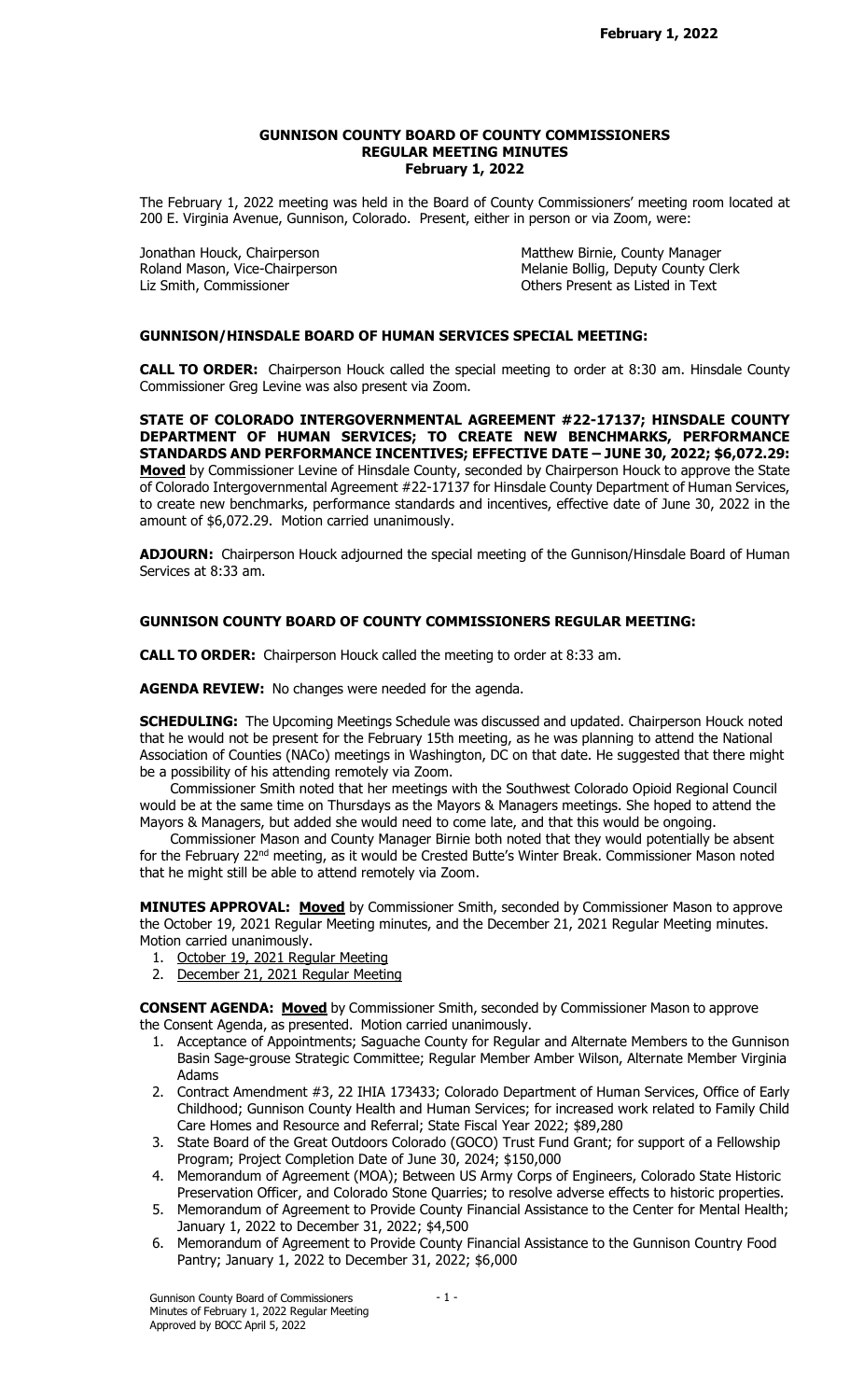- 7. Memorandum of Agreement to Provide County Financial Assistance to the Gunnison Valley Animal Welfare League; January 1, 2022 to December 31, 2022; \$6,000
- 8. Memorandum of Agreement to Provide County Financial Assistance to the Gunnison Valley Health Foundation; January 1, 2022 to December 31, 2022; \$11,500
- 9. Memorandum of Agreement to Provide County Financial Assistance to Mountain Express; January 1, 2022 to December 31, 2022; \$4,500
- 10. Memorandum of Agreement to Provide County Financial Assistance to the Project Hope of Gunnison Valley; January 1, 2022 to December 31, 2022; \$10,000
- 11. Memorandum of Agreement to Provide County Financial Assistance to the Safe Ride of Gunnison, Inc.; January 1, 2022 to December 31, 2022; \$4,500
- 12. Memorandum of Agreement to Provide County Financial Assistance to the Six Points Evaluation and Training, Inc; January 1, 2022 to December 31, 2022; \$12,000

## COUNTY MANAGER'S REPORTS: County Manager Matthew Birnie was present for discussion.

- 1. Library Project Update. CM Birnie informed the Board that it had been a tough start at the beginning of the year, with 90% of their crew out with COVID. However, they were mostly all back at this point and it was going very well, with siding going up and the project still slightly ahead of schedule. Commissioner Smith noted that it would be good to have a work session in which the Commissioners could tour the new library site, and also mentioned touring the Rady Building, which COVID had prevented a walk-through for at the time of its completion.
- 2. Airport Project Update. CM Birnie reported that they had also had problems with COVID at the beginning of the year, though not to the extent that the library crew had experienced. He noted that this was a much more challenging project, with supply chain and labor challenges creating major obstacles to keep the project within budget. CM Birnie highlighted that local craftsmen will be putting up a log wall at the entrance, and they were beginning collaboration on that. Architects had recommended artists for creation of an outside mural, plus art inside designed by a local artist. He noted that they still needed to decide if all this would fit within their budget.

DEPUTY COUNTY MANAGER'S REPORT AND PROJECT UPDATES: Deputy County Manager Marlene Crosby was present for discussion, as was Public Works Operations Manager Sparky Casebolt.

1. **Approval of Funding for White River National Forest Service Protection Officers**. DCM Crosby explained that this funding agreement had been discussed at the Board's last work session, and now the Town of Marble wished to send to the County the amount of \$3,000 which they had agreed to contribute, with the County's expenditure then becoming \$7,000. She further noted that the contract would then be the same as last year, between the County and the White River National Forest Service.

With the Board's approval, Chairperson Houck **moved** to approve \$7,000 of funding to the White River National Forest Service for a protection officer, with the source of the funding to come from the Board's discretionary funds, and that the County accept the \$3,000 from the Town of Marble, to then enter into a contract in the amount of \$10,000 with the White River National Forest. Seconded by Commissioner Mason. Motion carried unanimously.

- 2. Progress update on the Somerset water system. DCM Crosby informed the Board that Greg Anderson, the engineer working on the proposed Somerset upgrade, would be submitting his recommendations later that week, based on the Colorado Department of Health's earlier denial and request for changes. She also wanted to let the Board know that Somerset residents were being told the County was going to downgrade the system, rather than upgrade it. As a result, DCM Crosby stated she would be drafting an email for reply to all who reach out to the County on this. The Board then discussed for several minutes the options available at the State and County levels which might assist the community of Somerset with their upgrade needs.
- 3. Getting calls about the increase in rates for North Gunnison sewer and water. DCM Crosby noted that several have sent in their complaints to her. She added that City of Gunnison Public Works Director, David Gardner, had been very helpful in creating a letter explaining the needs behind the rate changes. The commissioners relayed that they also had been receiving calls, and requested that DCM Crosby forward this letter to them, as well.

RESOLUTION; A RESOLUTION ADOPTING GUNNISON COUNTY POLICY CONCERNING AUTHORITY AND USE OF THE FRED R. FIELD WESTERN HERITAGE CENTER: Deputy County Manager Marlene Crosby and Assistant County Manager for Operations & Sustainability, John Cattles, were both present for discussion.

 DCM Crosby introduced this was a resolution looked at every couple of years, whenever they took a look at the fees. Asst CM Cattles explained that the fees were directly connected to offsetting the County's costs for the Fred R. Field Western Heritage Center; they helped soften, but did not cover, the impact of the County's costs to run the facility. CM Birnie also noted that the County owns the liability insurance for the events held at the center, believing this was appropriate for the community asset. Chairperson Houck added that the rates were more than reasonable, in comparison to other event venues in the County. Asst CM Cattles noted that several County departments also utilized the large space for various meetings, highlighting how essential the center had been for vaccine clinics during the pandemic.

With the full support of the Board, it was **moved** by Commissioner Smith, seconded by Commissioner Mason, to adopt Resolution 2022-4, a Resolution Adopting Gunnison County Policy Concerning Authority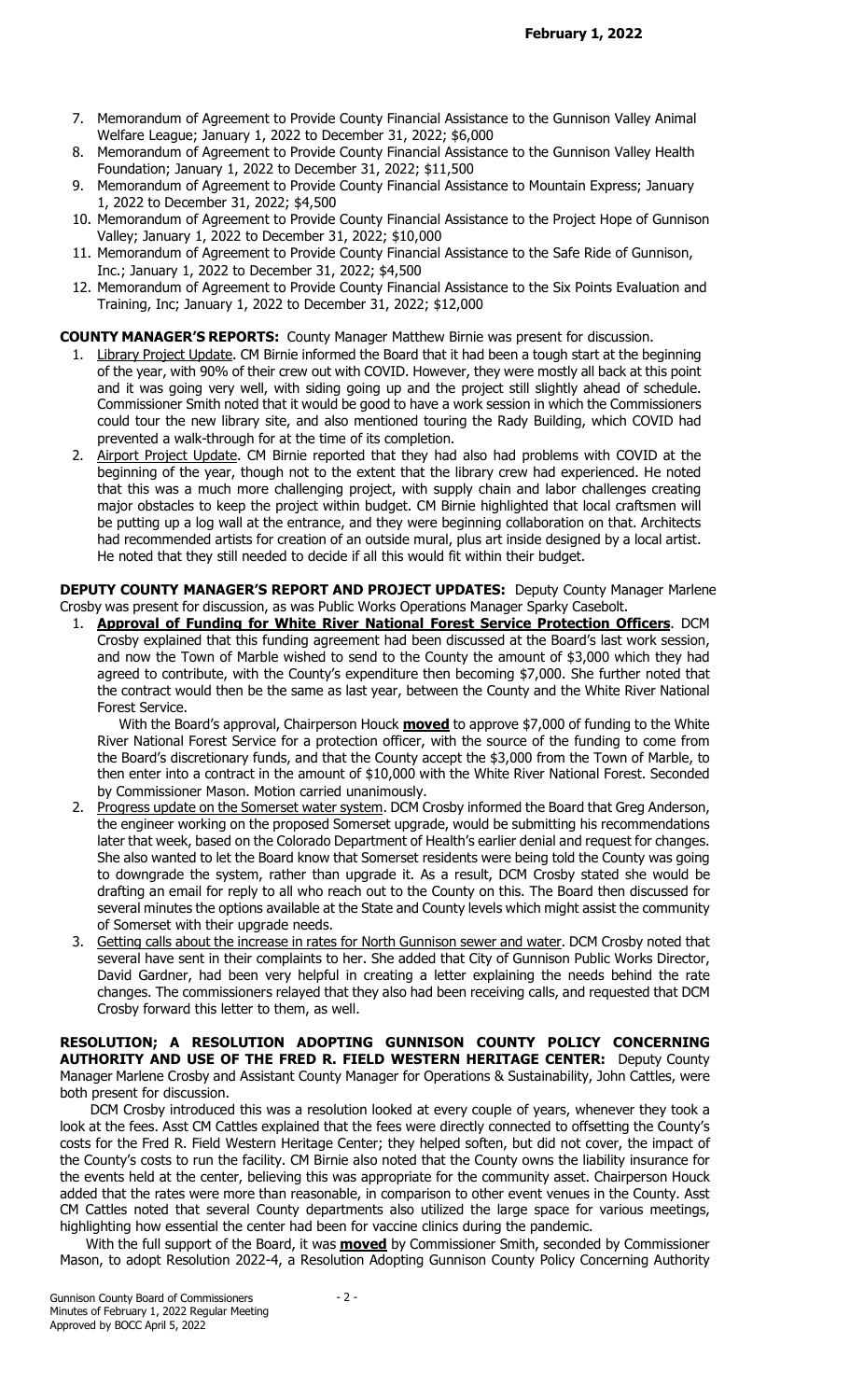and Use of the Fred R. Field Western Heritage Center. Motion carried unanimously.

WATER AND SEWER RESOLUTIONS: Deputy County manager Marlene Crosby was present to discuss the series of water and sewer resolutions with the Board.

 Chairperson Houck introduced the resolutions by explaining to those present that there were different rates for all the different districts within Gunnison – and the different areas were not all connected to one central system. He then asked DCM Crosby to outline for the group the reason for all the different rates.

 DCM Crosby then gave a brief overview of what the systems looked like for Antelope Hills, Dos Rios, Somerset, Tomichi and North Gunnison divisions. She also explained that the City of Gunnison had significant, recent expenses for a plant which necessitated a sizeable rate increase. The contract between the City and County stipulated that rates for both City and County needed to be set at the same rate. This was not happening; County users were paying 37-43% less. The most recent increases brought that to equity. She added that there will be upcoming improvements needed to some of the older systems, and the increase in tap fees would help to cover these projected costs.

 The Board noted that they had already gone over the resolutions and their fee schedules, with DCM Crosby answering any questions they had, and that they were ready to approve the resolution separately, as presented, that day.

- 1. A Resolution Establishing the Schedule of Fees and Rates for Sewer Service within the Antelope Hills Division of the Gunnison County Water and Sewer District (This Resolution Supersedes Resolution 21-31). Moved by Chairperson Houck, seconded by Commissioner Smith to approve Resolution 2022-5, a Resolution Establishing the Schedule of Fees and Rates for Sewer Service within the Antelope Hills Division of the Gunnison County Water and Sewer District, as presented. Motion carried unanimously.
- 2. A Resolution Establishing the Schedule of Fees and Rates for Water Service within the Antelope Hills Division of the Gunnison County Water and Sewer District (This Resolution Supersedes Resolution 21-35). Moved by Chairperson Houck, seconded by Commissioner Smith to approve Resolution 2022-6, a Resolution Establishing the Schedule of Fees and Rates for Water Service within the Antelope Hills Division of the Gunnison County Water and Sewer District, as presented. Motion carried unanimously.
- 3. A Resolution Establishing the Schedule of Fees and Rates for Sewer Service within the Dos Rios Division of the Gunnison County Water and Sewer District (This Resolution Supersedes Resolution 21-34). Moved by Chairperson Houck, seconded by Commissioner Smith to approve Resolution 2022-7, a Resolution Establishing the Schedule of Fees and Rates for Sewer Service within the Dos Rios Division of the Gunnison County Water and Sewer District, as presented. Motion carried unanimously.
- 4. A Resolution Establishing the Schedule of Fees and Rates for Water Service within the Dos Rios Division of the Gunnison County Water and Sewer District (This Resolution Supersedes Resolution 21-36). Moved by Chairperson Houck, seconded by Commissioner Smith to approve Resolution 2022-8, a Resolution Establishing the Schedule of Fees and Rates for Water Service within the Dos Rios Division of the Gunnison County Water and Sewer District, as presented. Motion carried unanimously.
- 5. A Resolution Establishing the Schedule of Fees and Rates for Sewer Service within the North Gunnison Division of the Gunnison County Water and Sewer District (This Resolution Supersedes Resolution 21-32). Moved by Chairperson Houck, seconded by Commissioner Smith to approve Resolution 2022-9, a Resolution Establishing the Schedule of Fees and Rates for Sewer Service within the North Gunnison Division of the Gunnison County Water and Sewer District, as presented. Motion carried unanimously.
- 6. A Resolution Establishing the Schedule of Fees and Rates for Sewer Service within the Somerset Division of the Gunnison County Water and Sewer District (This Resolution Supersedes Resolution 21-33). Moved by Chairperson Houck, seconded by Commissioner Smith to approve Resolution 2022-10, a Resolution Establishing the Schedule of Fees and Rates for Sewer Service within the Somerset Division of the Gunnison County Water and Sewer District, as presented. Motion carried unanimously.
- 7. A Resolution Establishing the Schedule of Fees and Rates for Sewer Service within the Tomichi Division of the Gunnison County Water and Sewer District (This Resolution Supersedes Resolution 21-30). Moved by Chairperson Houck, seconded by Commissioner Smith to approve Resolution 2022-11, a Resolution Establishing the Schedule of Fees and Rates for Sewer Service within the Tomichi Division of the Gunnison County Water and Sewer District, as presented. Motion carried unanimously.

DCM Marlene Crosby closed by thanking Finance Senior Accountant Agnes Kroneraff for her excellent assistance in preparing the resolutions and fees tables.

BREAK: Chairperson Houck recessed the meeting from 9:26 am until 9:30 am.

### GUNNISON COUNTY BOARDS AND COMMISSIONS APPOINTMENTS:

1.  $Z^{th}$  Judicial Community Corrections Board. There were no applications, so Chairperson Houck directed that this vacancy be re-advertised and advised that the Board would be reaching out for possible candidates as well.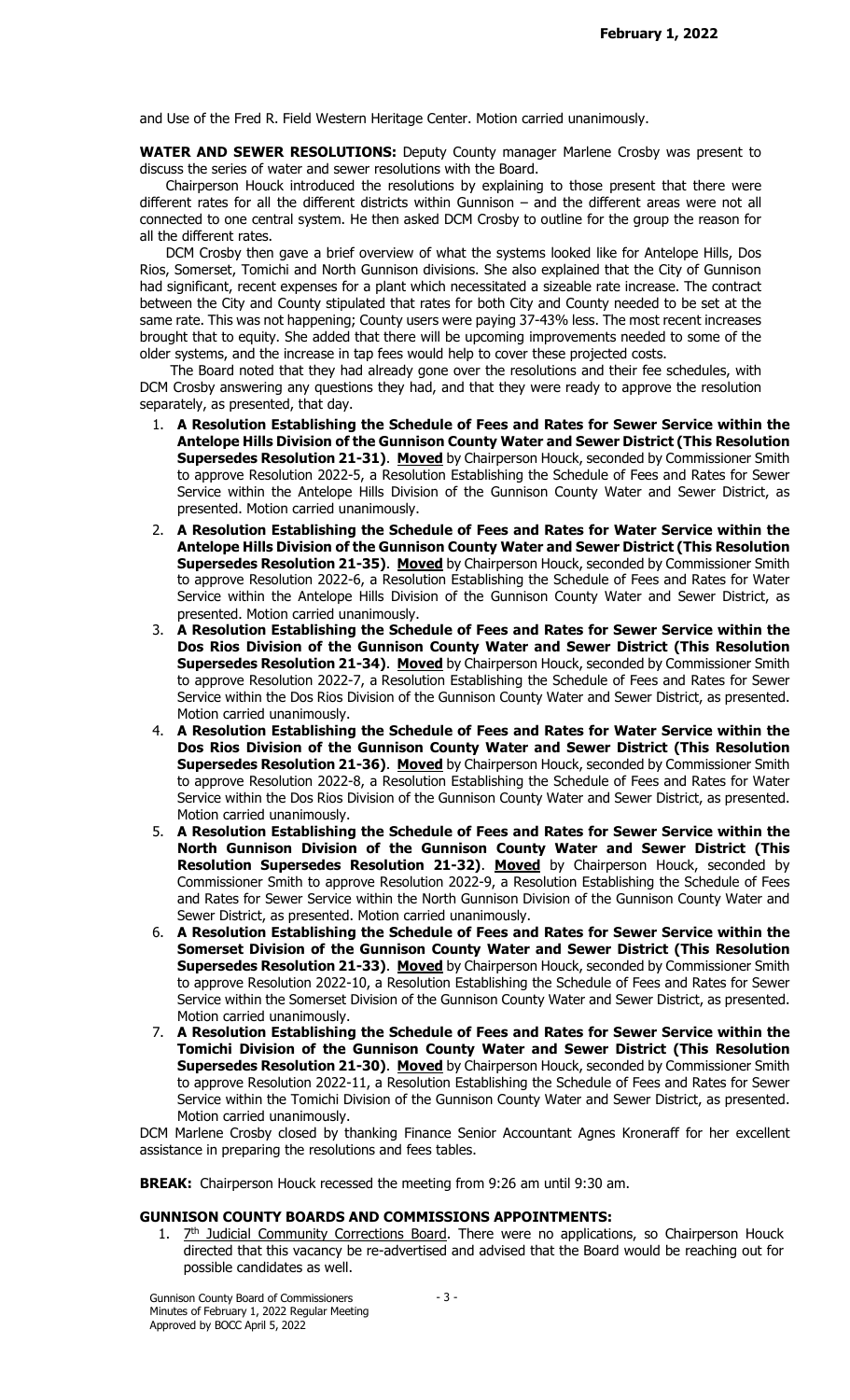- 2. Board of Adjustments and Board of Appeals. There were no applications, so Chairperson Houck directed that the former board members be contacted to see if there was interest, and to readvertise for the two vacancies.
- 3. Environmental Health Board. Moved by Commissioner Mason, seconded by Commissioner Smith to appoint Lucinda Clauter-Lull, Ashley Bembenek, Bill Barvitski and Lynn Cudlip to the Environmental Health Board as regular members. Motion carried unanimously. Chairperson Houck also directed that the two alternate vacancies be re-advertised.
- 4. Extension Advisory Board. There were no applications received, so Chairperson Houck directed that the former board members be contacted to see if there was interest, and to re-advertise for the two vacancies.
- 5. Gunnison Basin Sage-grouse Strategic Committee. After a discussion by the Board regarding how an added seat for a representative from Western Colorado University might best be added, the Board decided to go ahead with appointments and work on this added seat with a revision of the charter at a later date. Chairperson Houck also directed to re-advertise for the three vacancies in the At-Large alternate positions. Moved by Chairperson Houck, seconded by Commissioner Smith to appoint Polly Oberosler to the Development At-Large seat, Peter Caloger to the Community At-Large seat, and Tim Kugler to the Recreation At-Large seat on the Gunnison Basin Sage-grouse Strategic Committee. Motion carried unanimously.
- 6. Gunnison Cemetery District Board. Moved by Chairperson Houck, seconded by Commissioner Smith to appoint Camille Besse to the Gunnison Cemetery District Board. Motion carried unanimously.
- 7. Gunnison Valley Regional Housing Authority. As there was one late application for the vacant position, Chairperson Houck directed that the vacancy be re-advertised, and that the late application be added to this second search.
- 8. Gunnison Watershed Weed Commission. With no applications made to the Gunnison Watershed Weed Commission, Chairperson Houck directed that the two vacancies be re-advertised. He also requested that Commissioner Smith – in light of her recent collaboration regarding cheat grass mitigation – reach out to possible applicants.
- 9. Historic Preservation Committee. There were no applications, so Chairperson Houck directed that the former board members be contacted to see if there was interest, and to re-advertise for the two vacancies.
- 10. Library Board of Trustees. After a brief discussion between the commissioners, reviewing the qualifications for each applicant, it was **moved** by Chairperson Houck, seconded by Commissioner Smith to appoint Kim Sherman and Micah Russell to the Library Board of Trustees. Motion carried unanimously.
- 11. Medical Health Officer. Chairperson Houck noted that there was one late re-application from Dr. John Tarr. He directed that the vacancy be re-advertised and that Dr. Tarr's application be included in this second search.
- 12. Planning Commission. The Board and Assistant County Manager for Community & Economic Development, Cathie Pagano, briefly discussed the applications received, as well as the timing needed for Planning Commission appointments. The Board then decided to re-advertise the two regular and two alternate vacancies, in order to develop a deeper pool of qualified candidates.
- 13. Region 10. Chairperson Houck noted that there was one vacancy for transportation, with no applications submitted. He directed Commissioner Mason to continue his search for a qualified applicant, and to re-advertise the vacancy.
- 14. Sustainable Tourism and Outdoor Recreation. Noting the late applications received, the Board elected to re-advertise for the five At-Large positions, and to add the late applications to the candidate pool.
- 15. Western Regional EMS Council. Moved by Chairperson Houck, seconded by Commissioner Smith to reappoint Robert Weisbaum to the Western Regional EMS Council. Motion carried unanimously.

# UNSCHEDULED CITIZENS: There were no Unscheduled Citizens present for discussion.

# COMMISSIONER ITEMS:

# Commissioner Mason

- 1. Air Command updates. Commissioner Mason gave a quick overview of the traffic to Gunnison-Crested Butte Regional Airport in January 2022. He reported 63% load factors out of Denver, 65% out of Dallas, and 56% out of Houston, with cancellations and the airport remodel taken into consideration. He noted that this increase may also be due to the airlines being able to refund or change tickets in a more timely manner.
- 2. Attended the Saguache County Board of County Commissioners meeting two weeks ago, on January 18<sup>th</sup>. Commissioner Mason reported that the meeting centered on a Homestake Mine presentation and ordinance which would allow deeper wells to be drilled for current landowners, with no further wells to be drilled in the area. Gunnison County was particularly interested in any potential uranium-contaminated waters which could still come out of the surface water from Marshall Creek flowing eventually into Tomichi Creek and the Gunnison River. Commissioner Mason reported that Saguache County would be working with the mine for a revision of their ordinance before it can go before the Water Quality Control Commission. He added that the mine would be bringing their ordinance before the Water Quality Control Commission in March and the process would go through June. County Attorney Hoyt interjected that,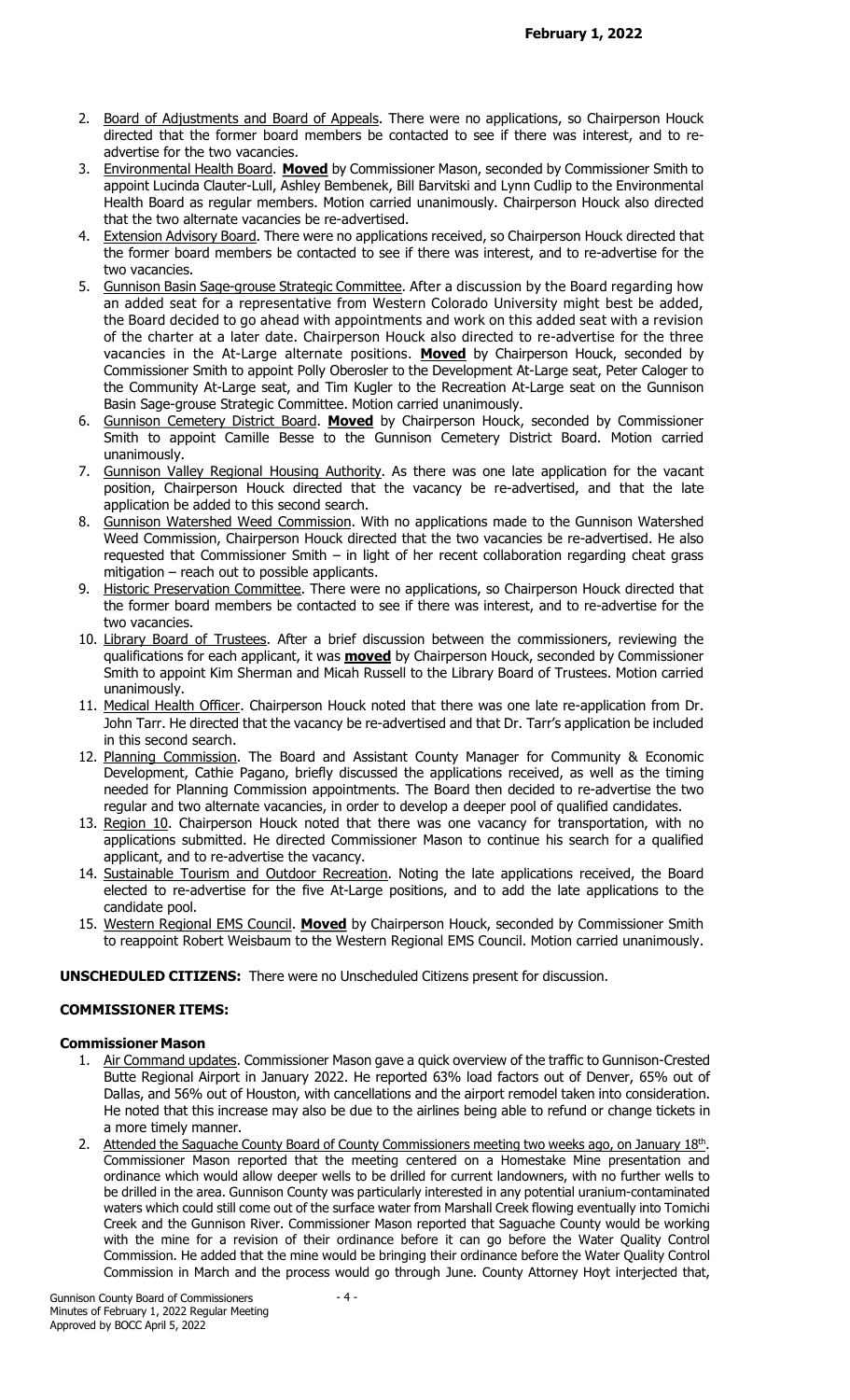from what he understood, the drilling of deeper wells and preventing other wells will be the mine's mitigation effort. They will take the ordinance to the Water Quality Control Commission and ask them to modify their standards based on the mitigation effort that has been made with Saguache County. CA Hoyt stated that the implications went beyond just Tomichi Creek and the County's water sources - if this would become a precedent in Colorado where mines could merely move the person's effective biopollutant away from the pollutant, rather than mitigating the actual pollutant, it would create a precedent with the Water Quality Control Commission for other mine sites. Commissioner Mason added that he had visited with Saguache County Commissioner McCracken about the possibility of the Gunnison County Board visiting some of the sites. Chairperson Houck thanked him for following this and highlighted that this was a very important issue to the County.

- 3. Attended a Marble Stakeholder two-day workshop regarding the Marble area and Lead King Loop areas. Commissioner Mason noted that there had been good engagement from those who attended, and more outreach would be done to reach those who had not come – particularly, representatives of both the 4 wheel user groups and the hiking community. He went on to outline that ground rules had been set at the meeting, and another listening session was set for the community, with the next 2-day workshop on February 17-18. He asserted that he would keep the Board informed on the next workshops and listening sessions, adding that he felt it was money well spent in partnership with the White River National Forest for the study.
- 4. Commissioner Mason stated he is not seeking re-election. He informed the Board that he had considered the time which this job needs, and weighing it with family and business had made him come to this difficult decision. Both Commissioners Smith and Houck remarked on his great work as a commissioner, and total commitment to whatever he became involved with, adding that they regretfully understood his need for time revisions.

# Commissioner Smith

- 1. Participated in the Welcoming America Initiative kick-off. Commissioner Smith noted that three other communities were also participating in this from across the nation. She explained that this was a national, non-profit organization seeking to help the City of Gunnison welcome new residents and immigrants, and to advance equity and inclusion for them. She also felt that it was a wonderful opportunity for Gunnison to kick this off and then radiate it outward, and thanked the Board for appointing her to this committee as Gunnison County's representative.
- 2. Continuing to stay engaged with State Representative Boesenecker's mobile home park legislation. Commissioner Smith explained that these are improvements to the Mobile Home Park Act, addressing opportunity for residents to purchase, strengthening all the protocols that made it so difficult for the County to assist the residents of Country Meadows as they tried to organize and become a resident-owned community. She noted that she was also still engaged with the Country Meadows organization formed last year.
- 3. Met with Sarah McCarthy and Senator Hickenlooper's camp. Commissioner Smith highlighted that topics covered were the infrastructure legislation and resources that are coming through the federal government. She wanted to point out that there was still a lack of addressing recycling trash as part of the infrastructure within local groups as well as the federal, and she felt it was important to continue to emphasize those issues.
- 4. Met with Julie Baca, Taryn Mead and others at Western Colorado University February 28<sup>th</sup>. On a related trash topic, Commissioner Smith noted that the Western group had discussed processing recyclables and developing markets for more closed-loop recycling. She believed there might be exciting opportunities for Western to become involved in this process. She let the Board know that Western was pursuing grants and asked the Board to look at what that kind of community investment would look like. She felt there might be State opportunities for funding and resources, and expressed her wish that this could be a big part of the way businesses innovate and develop here locally.
- 5. Met at ICELab last week to hear presentations from companies moving to and developing in the Gunnison Valley. Commissioner Smith highlighted the main companies presenting were SheFly, Blister, Rady Testing Lab for outdoor equipment, with several micro-pitches from companies in the early stages of their development. She was excited to see how many innovative ideas were coming from the community and where some of these companies might go.
- 6. Southwest Colorado Opioid Regional Council will be holding a retreat the end of February. Commissioner Smith noted that she was now the chair for this council and the retreat would likely be held in the Montrose area, to continue to work on the details of receiving settlement funds. She felt that in terms of timeline, they were really ahead of the other regions, and she hoped they would be set up to compete for more of the additional funding and resources that were being made available from the State.
- 7. Cheatgrass mitigation work is moving forward. Commissioner Smith reported that she had heard a great presentation from Sublette County in Wyoming the day before; they have done a phenomenal job with cheatgrass mitigation and were a great model and resource to draw from. She further reported that Gunnison area organizations were contributing to help hire a cheatgrass mitigation coordinator who could also help them apply for grants. Commissioner Smith had talked to John Whitney in Senator Bennet's office and he had let her know there was interest in helping at the federal level, so she felt that the potential for larger-scale funding looked very promising.

### Commissioner Houck

Participated in Colorado Counties Inc (CCI) hearing committee meetings. Chairperson Houck briefly outlined that it was only the beginning of legislative season, and that maybe by mid-February, there would be more clarity on what bills Gunnison County will want to oppose or support, noting that he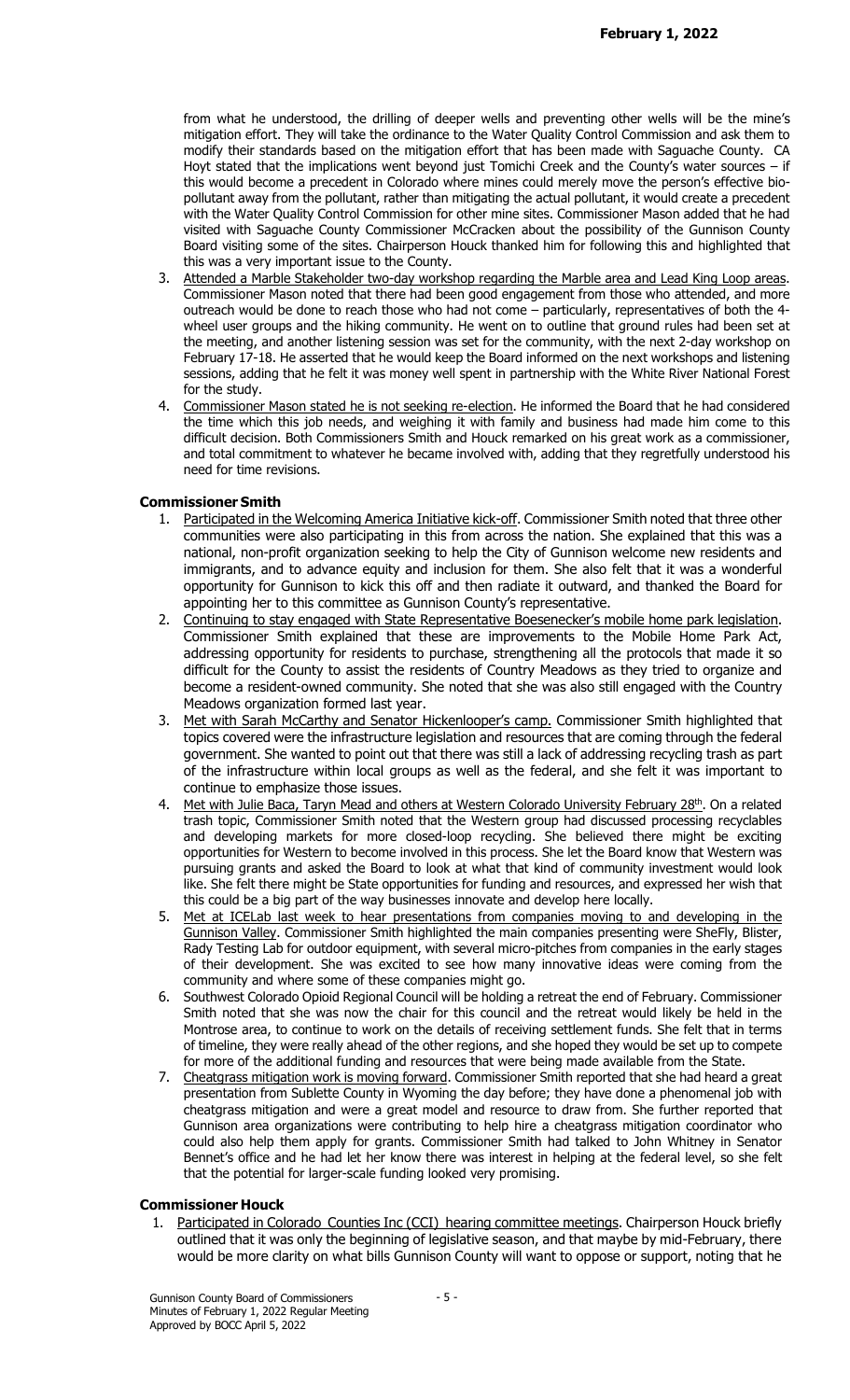believed there would be bills really showing the rural/urban divide this year. He closed by noting that he would be flying to Denver to testify on CCI priority bill next Monday, February  $7<sup>th</sup>$ .

RECESS: Chairperson Houck recessed the regular meeting at 10:40 am, in order to go into an executive session.

EXECUTIVE SESSION, PURSUANT TO C.R.S. § 24-6-402(4)(E)(I), FOR DETERMINING POSITIONS RELATIVE TO MATTERS THAT MAY BE SUBJECT TO NEGOTIATIONS RELATED TO PROPERTY INTEREST(S) LOCATED AT SOUTH 14TH STREET WORKFORCE HOUSING PROJECT IN GUNNISON COUNTY, COLORADO, DEVELOPING STRATEGY FOR NEGOTIATIONS, AND INSTRUCTING NEGOTIATORS, AND PURSUANT TO C.R.S. § 24-6-402(4)(B) CONFERENCES WITH THE COUNTY ATTORNEY OR DEPUTY COUNTY ATTORNEY FOR GUNNISON COUNTY FOR THE PURPOSE OF RECEIVING LEGAL ADVICE RELATED TO PROPERTY INTEREST(S) LOCATED AT SOUTH 14TH STREET WORKFORCE HOUSING PROJECT IN GUNNISON COUNTY, **COLORADO:** Commissioner Houck **moved** to go into Executive Session, pursuant to C.R.S. § 24-6-402 (4) (e) (I), for determining positions relative to matters that may be subject to negotiations related to property interest(s) located at South 14<sup>th</sup> Street Workforce Housing Project in Gunnison County, Colorado, developing strategy for negotiations, and instructing negotiators, and pursuant to C.R.S. § 24-6-402(4)(b) conferences with the County Attorney or Deputy County Attorney for Gunnison County for the purpose of receiving legal advice related to property interest(s) located at South 14<sup>th</sup> Street Workforce Housing Project in Gunnison County, Colorado. The participants in the Executive Session would be Commissioner Houck, Commissioner Mason, Commissioner Smith, County Manager Matthew Birnie, County Attorney Matthew Hoyt, Assistant County Manager for Operations and Sustainability John Cattles, and Assistant County Manager for Community and Economic Development Cathie Pagano. Because any discussion in the executive session would be protected by attorney-client privilege, no contemporaneous record of the meeting would be kept. Commissioner Mason seconded the motion, and the motion carried.

The Board went into executive session at 10:41 am. The executive session was held in the BOCC Boardroom, and no contemporaneous records were kept. Executive sessions of the Board of County Commissioners are conducted as per C.R.S, §24-6-402(4). This specific session was conducted as per §24- 6-402 (4) (e) (I) and §24-6-402 (4) (b).

## Attorney Statement Regarding Executive Session

Pursuant to C.R.S. 24-6-402(4), I attest that I am the Gunnison County Attorney, that I represent the Gunnison County Board of County Commissioners, that I attended all of the above referenced executive session, that all of the executive session was confined to the topic authorized for discussion pursuant to C.R.S.  $\S$  24-6-402(4)(e)(I) and 24-6-402(4)(b) and that, because in my opinion all of the discussion during the executive session constituted a privileged attorney-client communication, no record of the executive session was required to be kept and no such record was kept.

Date: \_\_\_\_\_\_\_\_\_\_\_\_\_\_\_\_\_\_ \_\_\_\_\_\_\_\_\_\_\_\_\_\_\_\_\_\_\_\_\_\_\_\_\_\_\_\_\_\_\_\_\_\_\_\_\_\_\_\_\_\_\_\_\_\_

 Matthew Hoyt Gunnison County Attorney

# Chairperson Statement Regarding Executive Session

Pursuant to C.R.S. 24-6-402(4), I attest that I am the Chairperson of the Gunnison County Board of Commissioners, that I attended all of the above referenced executive session, and that all of that executive session was confined to the topic authorized for discussion pursuant to C.R.S. § 24-6-402(4)(e)(I) and 24- 6-402(4)(b).

Date:  $\Box$ 

 Jonathan Houck, Chairperson Gunnison County Board of Commissioners

At 11:26 am, it was **moved** by Chairperson Houck to come out of executive session, affirming that the participants in the executive session remained consistent with those read into the record, and that they did stay on topic. Commissioner Mason seconded the motion. Motion carried.

Chairperson Houck then gave direction by **moving** to delegate full authority from the Board of County Commissioners to the County Manager, to negotiate and execute contracts and documents, and to obtain financing, with support from the County Attorney's Office, Community Development, and from our Sustainability and Operations Manager, to work toward next steps on the South 14th Street Workforce Housing Project that has been discussed publicly. Seconded by Commissioner Smith. Motion carried unanimously.

County Manager Birnie let those present know that there will be a later work session with site plans and ideas on the project for the public to be able to view.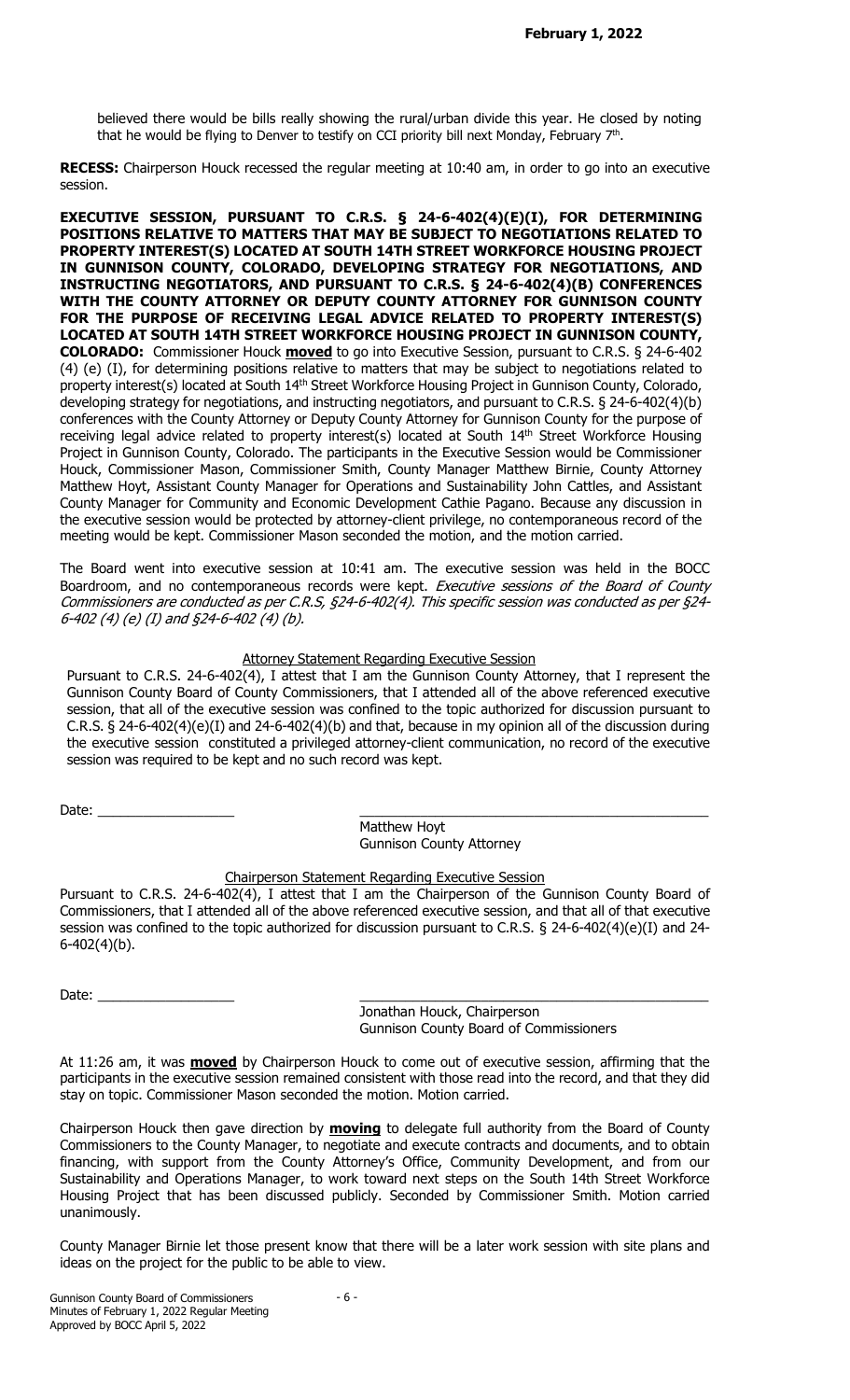ADJOURN: Chairperson Houck adjourned the Gunnison County Board of County Commissioners Regular Meeting at 11:29 am.

Jonathan Houck, Chairperson

\_\_\_\_\_\_\_\_\_\_\_\_\_\_\_\_\_\_\_\_\_\_\_\_\_\_\_\_\_\_\_\_\_\_

\_\_\_\_\_\_\_\_\_\_\_\_\_\_\_\_\_\_\_\_\_\_\_\_\_\_\_\_\_\_\_\_\_\_

\_\_\_\_\_\_\_\_\_\_\_\_\_\_\_\_\_\_\_\_\_\_\_\_\_\_\_\_\_\_\_\_\_\_

Roland Mason, Vice-Chairperson

Liz Smith, Commissioner

Minutes Prepared By:

Melanie Bollig, Deputy County Clerk

\_\_\_\_\_\_\_\_\_\_\_\_\_\_\_\_\_\_\_\_\_\_\_\_\_\_\_\_\_\_\_\_\_\_

\_\_\_\_\_\_\_\_\_\_\_\_\_\_\_\_\_\_\_\_\_\_\_\_\_\_\_\_\_\_\_\_\_\_

Attest:

Kathy Simillion, County Clerk

# GUNNISON COUNTY BOARD OF COMMISSIONERS TEXT INCLUSION INTO MINUTES

## BOARD OF COUNTY COMMISSIONERS OF THE COUNTY OF GUNNISON, COLORADO RESOLUTION NO: 2022-4

## A RESOLUTION ADOPTING GUNNISON COUNTY POLICY CONCERNING AUTHORITY AND USE OF THE FRED R. FIELD WESTERN HERITAGE CENTER

WHEREAS, in 2019, Gunnison County adopted Policy No. 5.2.4, a Policy Concerning Authority and Use of the Fred R. Field Western Heritage Center, to reflect Gunnison County's current practices and fees;

WHEREAS, increased costs to the County necessitate an increase in the fees set forth in Policy No. 5.2.4; and

WHEREAS, the Board of County Commissioners of the County of Gunnison, Colorado has determined that no other changes to Policy No. 5.2.4 are necessary or warranted at this time;

NOW, THEREFORE, BE IT RESOLVED by the Board of County Commissioners of Gunnison County, Colorado that the attached Policy Concerning Authority and Use of the Fred R. Field Western Heritage Center (Policy No. 5.2.4) (Exhibit A) is hereby adopted. Such policy shall remain in effect until modified or rescinded by future resolution of this Board.

GUNNISON COUNTY BOARD OF COUNTY COMMISSIONERS

INTRODUCED by Commissioner Smith, seconded by Commissioner Mason, and adopted this 1st day of February, 2022.

Houck – yes, Mason – yes, Smith – yes.



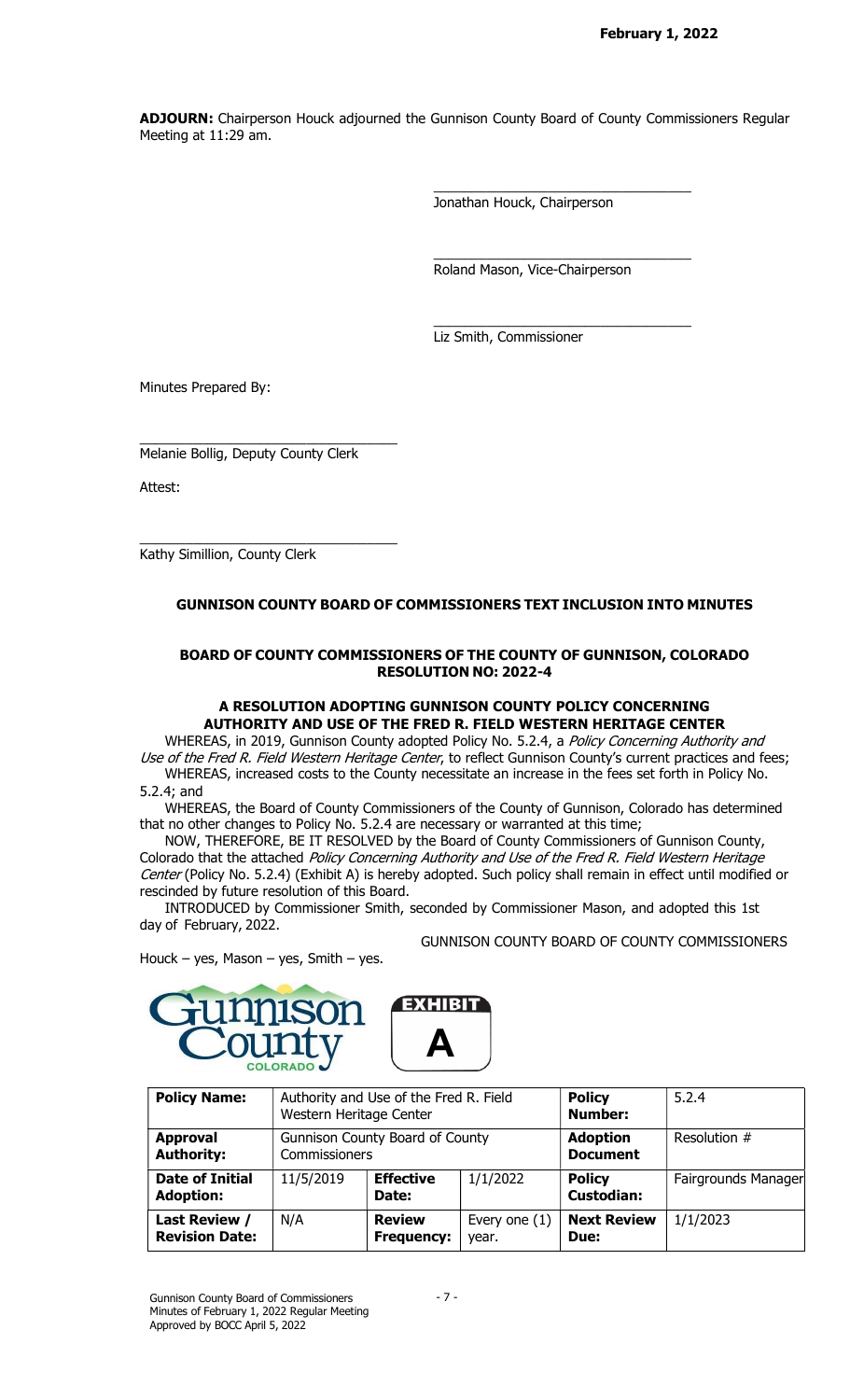# PURPOSE

The Board of County Commissioners of Gunnison County (the "Board") owns and oversees the buildings, improvements, maintenance and use of the Fred R. Field Western Heritage Center (the "Center"). Pursuant to Colorado Revised Statutes, 18-9-117(b), the Board also has the power to control, manage and supervise the buildings and property, and to adopt such orders, rules or regulations as are reasonably necessary for the administration, protection and maintenance of such buildings and property.

The Center has several indoor and outdoor areas that can be made available by the Board for public use. Such use incurs costs related to maintenance, improvements, security and management. Usage fees are charged to offset a portion of those costs.

# **SCOPE**

This policy applies to all users of the Fred R. Field Western Heritage Center.

# DEFINITIONS

- Fred R. Field Western Heritage Center: Any and all structures and grounds located at 275 S. Spruce Street, Gunnison, CO 81230.
- Smoking: The act of releasing particles into the air from the use of pipes, cigars, cigarettes and/or electronic smoking devices.

# POLICY STATEMENTS

Gunnison County reserves the right to control and manage the present and future usage of the facility and to enforce all necessary and proper rules and for its authorized representatives and employees to enforce rules and regulations, maintenance, inspection and repair of the facility. Gunnison County reserves the right, but not the duty, through it duly appointed representative to eject any person(s) from the Center's premises for violation of these rules or of any law or ordinance.

## Scheduling.

Indoor and outdoor areas and meeting rooms at the Center may be scheduled for use by contacting Center staff directly at (970) 641-8561. Scheduling will be done on a first-come, first-served basis.

### Use:

- 1. All users will be required to sign a user's contract (see attached) prior to Center use.
- 2. The Center will be used in a safe and careful manner. Users will comply with all applicable municipal, County, State and Federal laws, rules and regulations as may be in force and effect during their scheduled event.
- 3. Users must obtain all required permits and licenses, including those required by the City of Gunnison, Gunnison County, State and/or Federal government for the scheduled usage. All taxes must be paid promptly according to the nature of the usage.
- 4. Users are responsible for clean-up of utilized spaces and parking areas. The person signing the contract will be individually responsible for any damages to the building or for any fees charged for clean-up.
- 5. Unless otherwise arranged in advance, users will be responsible for setting up and taking down chairs and tables.
- 6. Any special equipment requirements must be stated on the contract.
- 7. Gunnison County will not be responsible for losses due to theft, fire or vandalism during contracted use of the Center. Any special equipment furnished by the user will be the responsibility of the user.
- 8. Nails or other objects will not be placed in any of the Center's walls. Masking tape or painter's tape may be used on walls.
- 9. Smoking (see definition) is not allowed within 30 feet of any Center building.
- 10. All animals, domestic or otherwise, are restricted to the outdoor arena and pavilion, stalls, pens and trailers when not physically being moved from one location to another by a qualified animal handler. No animals will be allowed in Center facilities or on Center grounds, unless specifically allowed by Gunnison County Policy #5.2.3.
- 11. Only designated Center staff and other staff-trained persons may operate the PA systems.
- 12. Parking shall be in designated areas only. Users are responsible for parking control and ensuring that fire lanes and access lanes are kept clear of obstruction.
- 13. General Center hours are from 7:00 am to 11:00 pm. Exceptions may be granted with prior approval from the Fairgrounds Manager. Use lasting later than 11:00 pm will result in an additional charge of \$25 per night.
	- 14. If any event will require extra costs (such as increased staffing, insurance, etc.), the Fairgrounds Manager will charge the user for the anticipated costs related to the event in advance.
	- 15. Gunnison County is not responsible for providing AV equipment unless agreed to in the use contract. Gunnison County is not responsible for providing technical assistance.
	- 16. It is the responsibility of the user to make arrangements to pick up and return any and all building/room keys. Lost keys will result in a fine of \$100, per key, and possible loss of the privilege to use the Center.
	- 17. Users must be respectful of users in other rooms at the Center, including maintaining appropriate noise levels and not allowing children/youth to roam around the Center.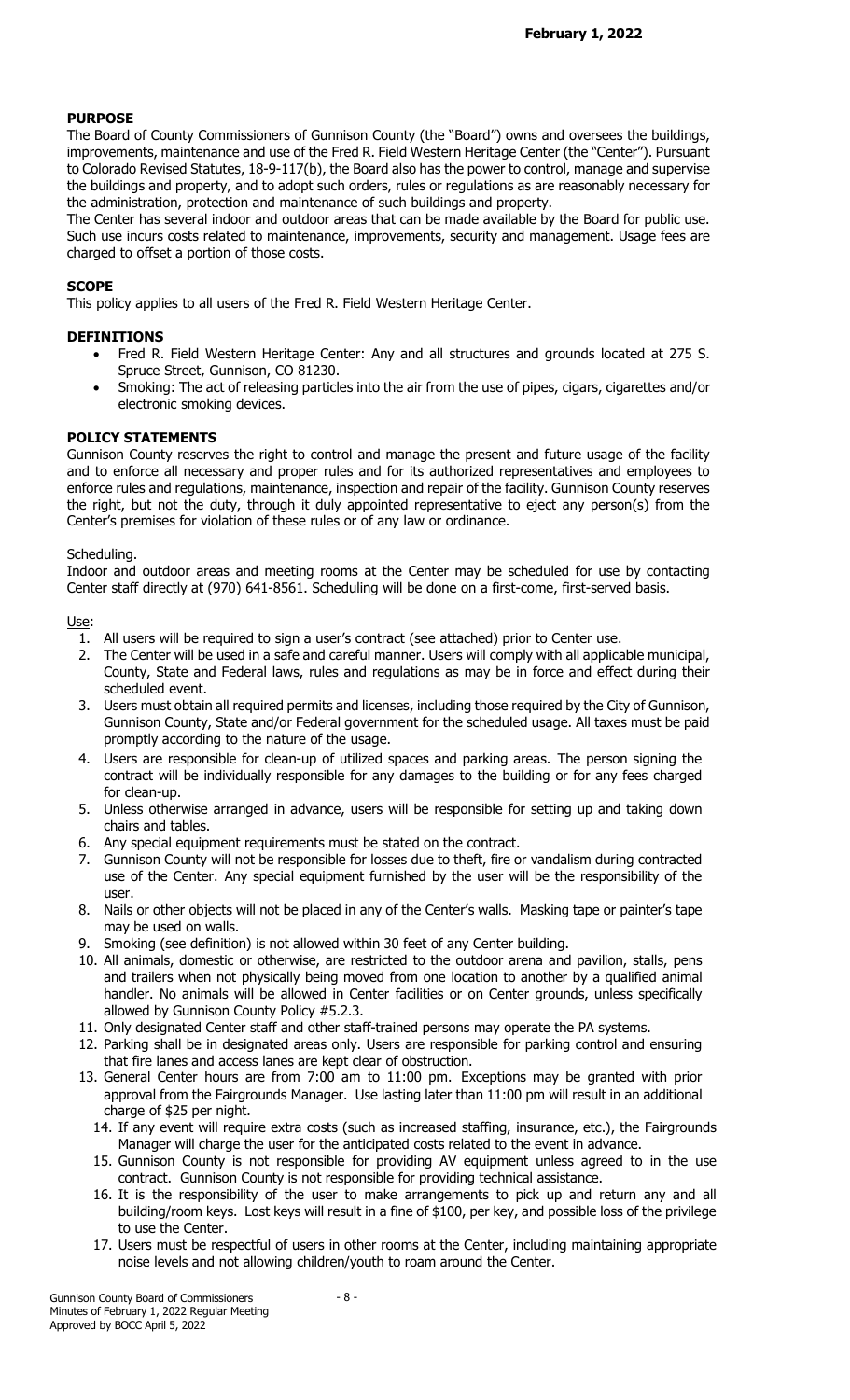Equine Activity Sponsor and/or Equine Professional and/or Other Non-Commercial Activity Sponsors:

Equine activity sponsors and/or equine professionals, as defined by C.R.S. 13-21-119 and may be amended, are not obligated to obtain insurance covering injury to spectators at equine activities as a condition of Center use.

A sponsor of an activity at the Center that does not charge an admission to such activity is not obligated to obtain insurance covering injury to spectators at such non-commercial activity as a condition of Center use.

This policy shall not be construed to be a waiver of limits of or exemptions from liability by the Board of County Commissioners, including its elected or appointed officers, employees or agents, under C.R.S. 13-21-119 and/or C.R.S. 24-10-101 et seq.

This policy is not and shall not be construed to be an acceptance, either partially or wholly, by the Board of County Commissioners, and/or its elected or appointed officers, employees and agents, of any risk or liability of any equine activity sponsor, equine professional, sponsor of non-commercial activity or spectator at the Center.

This policy is not and shall not be construed to be advice or counsel, legal or otherwise, to equine activity sponsors or equine professionals or sponsors of non-commercial activity who may use the Center whether to obtain insurance for spectators of equine activities or non-commercial activities.

The Center will post and maintain signage containing the warning language specifically required by and in the manner outlined by C.R.S. 13-21-119, as it may be amended.

### Fees:

The fees below will be charged and collected by Center staff for use of the Center, and fees must be paid in advance of the scheduled use. Stated fees are for daily use unless otherwise stated, and fees will not be prorated for portions of a day. No fee listed below may be reduced or waived without pre-approval from the Board. However, if time constraints are an issue, such pre-approval may be provided by the County Manager so long as that decision is acknowledged by the Board during the next available regular meeting. Use of the Center for official County and 4H activities will not incur fees.

| Area/Room                     | <b>Description</b>                                                                                                                                | <b>Daily Fee (unless noted)</b>                                                                                                                                                                                                       | <b>Additional Information</b>                                                                                                                |
|-------------------------------|---------------------------------------------------------------------------------------------------------------------------------------------------|---------------------------------------------------------------------------------------------------------------------------------------------------------------------------------------------------------------------------------------|----------------------------------------------------------------------------------------------------------------------------------------------|
| McDonough<br>Room             | Small conference room<br>downstairs, 24' x 24',<br>seats 35.                                                                                      | \$33                                                                                                                                                                                                                                  | Reservations may be made<br>no more than 30 days prior<br>to use. Users are<br>responsible for arranging the<br>room for use and leaving the |
|                               |                                                                                                                                                   |                                                                                                                                                                                                                                       | room as they found it.                                                                                                                       |
| Hartman Room                  | Upstairs conference room,<br>34' x 57', seats 50.                                                                                                 | $\overline{$}70$                                                                                                                                                                                                                      | Food and drink are not<br>allowed in this carpeted area.                                                                                     |
| Van Tuyl Room                 | Concrete-floored multi-<br>purpose room, 50' x 80',<br>seats 220.                                                                                 | \$85 for up to 150 people.<br>\$116 for up 151-220<br>people.                                                                                                                                                                         |                                                                                                                                              |
| <b>Esty Room</b>              | Rubber-floored multi-<br>purpose room, 125' x 80',<br>seats 400.                                                                                  | \$74 for up to 40 people.<br>\$158 for 51-150 people.<br>\$200 for 151-400 people.                                                                                                                                                    |                                                                                                                                              |
| Kitchen                       | Refrigerator, sinks,<br>sanitizer, ice-maker, two<br>ovens, four-burner stove,<br>commercial microwave<br>oven, and food<br>preparation surfaces. | \$40                                                                                                                                                                                                                                  |                                                                                                                                              |
| Outside Arena<br>and Pavilion |                                                                                                                                                   | \$110 (arena will be watered<br>before event and worked<br>with drag each morning),<br>plus \$50 for midday working<br>and \$46/hour if tractor and<br>driver are requested to be<br>available for dragging<br>between barrel racers. | Use for clinics, horse shows,<br>circuses, lessons, and motor<br>sports.                                                                     |
|                               |                                                                                                                                                   | \$1,000                                                                                                                                                                                                                               | Mud races                                                                                                                                    |
|                               |                                                                                                                                                   | \$1,200 per Season                                                                                                                                                                                                                    | Use by local team-roping and<br>barrel-racing clubs that use<br>the Center for weekly events<br>from May through September<br>annually.      |
| Arena Only                    |                                                                                                                                                   | \$25 annually                                                                                                                                                                                                                         | Use by individuals.                                                                                                                          |
| Pavilion Only                 | 50' x 80'                                                                                                                                         | \$50                                                                                                                                                                                                                                  |                                                                                                                                              |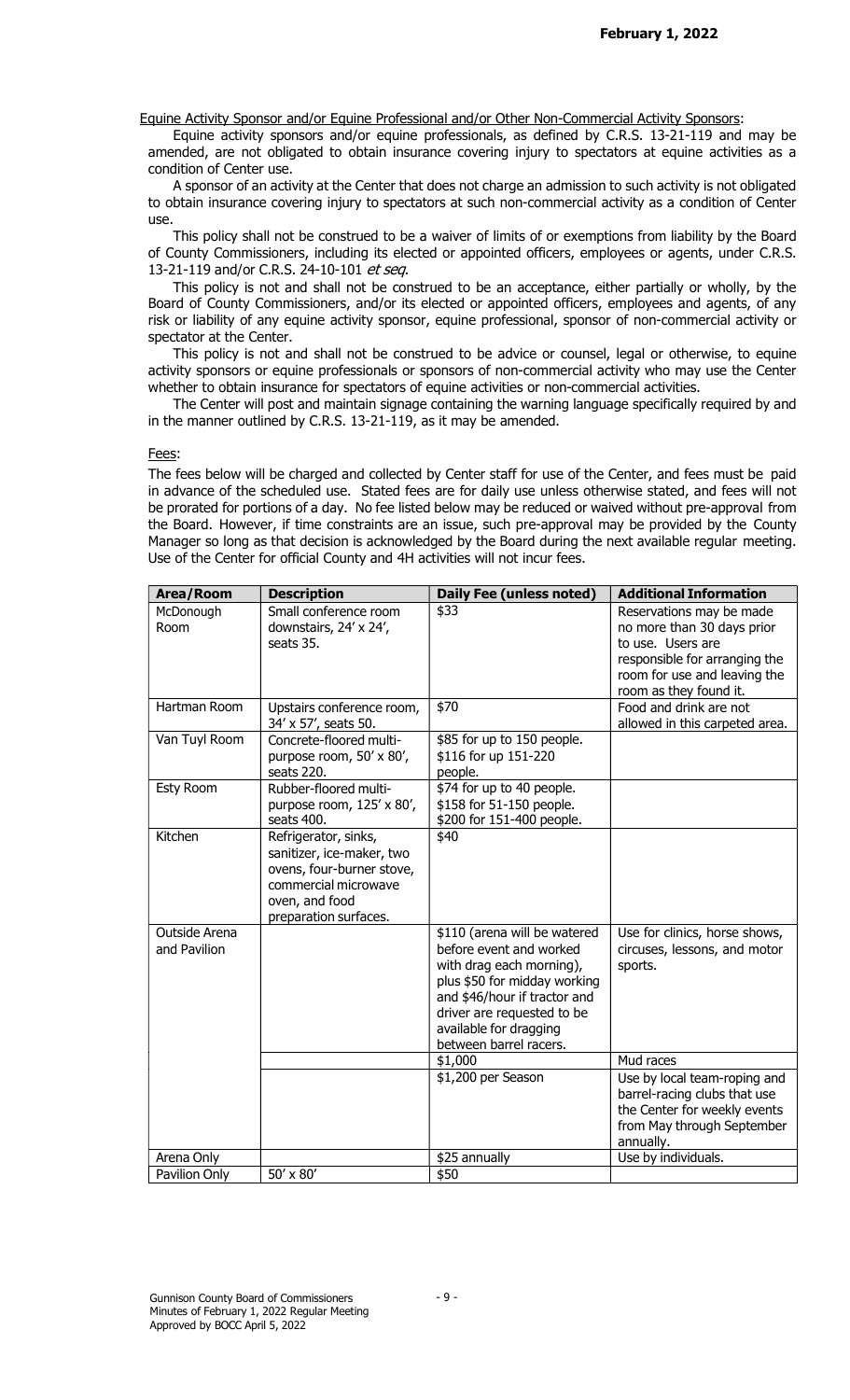| Vehicle Parking<br>Only                 | Approximately 10 acres.                                               | \$30 per vehicle if camping<br>with access to electric; \$25<br>per vehicle if camping with<br>access to water and electric;<br>there is no charge for dry<br>camping if meeting space,<br>pavilion and/or arena are<br>rented concurrently. | RV conventions and Jeep<br>Jamborees. Groups must<br>provide additional dumpsters<br>and portable toilets. |
|-----------------------------------------|-----------------------------------------------------------------------|----------------------------------------------------------------------------------------------------------------------------------------------------------------------------------------------------------------------------------------------|------------------------------------------------------------------------------------------------------------|
| Covered Stalls &<br><b>Outside Pens</b> | Stalls hold one animal,<br>pens hold more than one<br>animal.         | \$20 per stall or pen                                                                                                                                                                                                                        | Stalls are to be left clean.<br>Locations are identified in<br>each barn for manure and<br>shavings.       |
| Alcohol                                 | Serving and/or selling<br>alcohol anywhere on<br>Center property.     | \$90                                                                                                                                                                                                                                         | Users provide their own<br>alcohol. Serving and/or<br>selling alcohol at the Center                        |
|                                         |                                                                       |                                                                                                                                                                                                                                              | requires prior approval. See<br>below for more information.                                                |
| Dance Floor                             | Up to 450 square<br>feet.                                             | \$100                                                                                                                                                                                                                                        |                                                                                                            |
| Portable Stage                          | Up to six sections<br>(each are 4' x 8') are<br>available for various | \$10                                                                                                                                                                                                                                         |                                                                                                            |
| <b>LCD Projector</b>                    |                                                                       | \$10                                                                                                                                                                                                                                         |                                                                                                            |
| Sound Equipment                         | Amplifier, speakers,<br>corded/wireless mics.                         | \$10                                                                                                                                                                                                                                         |                                                                                                            |
| Podium                                  | Standing and table-<br>top options.                                   | \$4                                                                                                                                                                                                                                          |                                                                                                            |

## Serving Alcohol:

Alcoholic beverages may be served, but NOT SOLD, at the Center when the Center is rented for a private function and the event is by invitation only. If there is any doubt as to whether your function is considered private, please call the City Clerk's Office at 970-641-8080. A written request describing the event must be submitted for approval at least 72 hours prior to the event to Gunnison County Deputy County Manager Marlene Crosby or designated staff member at 195 Basin Park Drive, Gunnison Colorado 81230. The request must include the following information or it will not be processed:

- 1. Name of Person/Organization renting the facility
- 2. Address of contact person responsible for ensuring compliance with the conditions imposed<br>3. Phone number (if available) of contact person
- 3. Phone number (if available) of contact person<br>4. Date of the Event
- 4. Date of the Event<br>5. Time of the Event
- Time of the Event
- 6. Type of Event (wedding reception, birthday party, etc.)

Gunnison County reserves the right to approve, deny or place conditions on any request to serve alcoholic beverages at the Center.

### Selling Alcohol:

Alcoholic beverages MAY BE SOLD, but only with prior approval of the City of Gunnison and the State of Colorado in compliance with the Special Events Liquor Permit application that must be submitted to the City of Gunnison no later than 30 (thirty) days prior to the event.

A written request describing the event must also be submitted for approval at least 72 hours prior to the event to Gunnison County Deputy County Manager Marlene Crosby or designated staff member at 195 Basin Park Drive, Gunnison Colorado 81230. Gunnison County reserves the right to approve, deny or place conditions on any request to sell alcoholic beverages at the facility. The request must include the following information or it will not be processed:

- 1. Name of Person/Organization renting the facility
- 2. Address of contact person responsible for ensuring compliance with the conditions imposed<br>3. Phone number (if available) of contact person
- 3. Phone number (if available) of contact person
- Date of the Event
- 5. Time of the Event
- 6. Type of Event (wedding reception, birthday party, etc.)

# **COMPLIANCE**

This policy shall be complied with in all respects. Revisions to this policy may occur. However, when deemed necessary in order to fully protect the County's interests, the interest of the public, and to more fully protect the safety of the public, including employees governed by this policy, this policy may be changed without notice.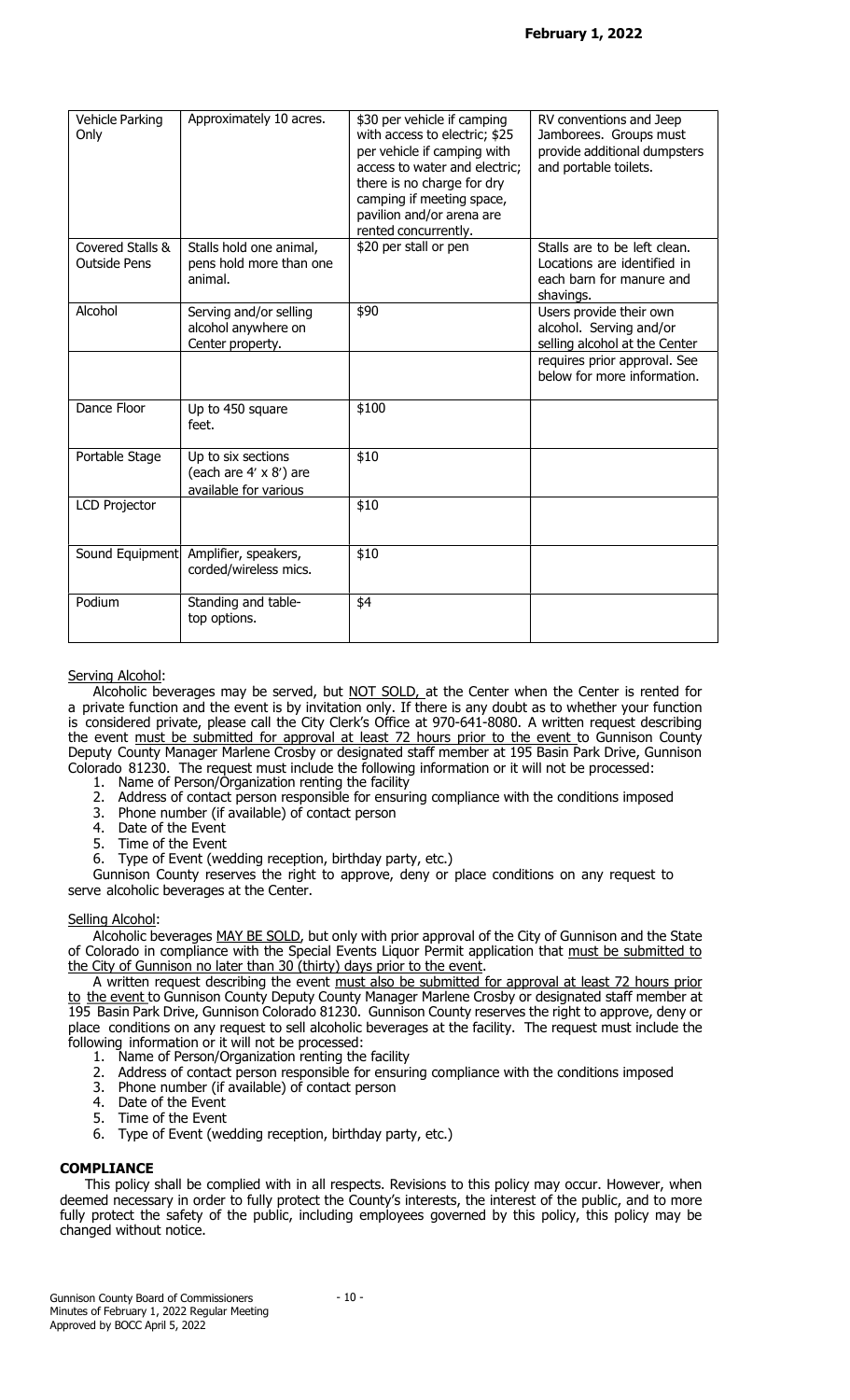### APPLICABLE LEGISLATION AND/OR RELATED REGULATIONS, POLICIES AND FORMS

- 1. C.R.S. 13-21-119. Equine activities llama activities legislative declaration exemption from civil liability.
- 2. C.R.S. 18-9-117. Unlawful conduct on public property.
- 3. C.R.S. 24-10-101, et seq. Governmental immunity.
- 4. Gunnison County Policy #5.2.3. Allowances, Restrictions and Responsibilities Regarding Animals in County Facilities and on County Grounds.

All policies are subject to amendment. Refer to the Gunnison County website (www.GunnisonCounty.org/Policies) for the official, most recent version of any policy adopted by the Gunnison County Board of County Commissioners.

### BOARD OF COUNTY COMMISSIONERS OF THE COUNTY OF GUNNISON, COLORADO RESOLUTION NO: 2022-5

## A RESOLUTION ESTABLISHING THE SCHEDULE OF FEES AND RATES FOR SEWER SERVICE WITHIN THE ANTELOPE HILLS DIVISION OF THE GUNNISON COUNTY WATER AND SEWER DISTRICT

## THIS RESOLUTION SUPERSEDES RESOLUTION 21-31

WHEREAS, pursuant to Colorado Revised Statute 30-20-402(1)(f), the Board of County Commissioners of Gunnison County, Colorado may prescribe, revise and collect, in advance or otherwise, rates, fees, tolls and charges, including but not limited to availability fees, utility investment fees, and reasonable delinquency penalties for sewerage facilities; and

WHEREAS, there have been increased ongoing operation costs for the cooperative agreement between Gunnison County and the City of Gunnison concerning the operation of the sewage treatment plant providing service to the Antelope Hills Division; and

WHEREAS, Gunnison County must upgrade and maintain the collection lines within the Antelope Hills Division; and

WHEREAS, it is the desire of the Board of County Commissioners not to pay for such costs from the capital reserve;

NOW THEREFORE, BE IT RESOLVED by the Board of County Commissioners that:

1. Schedule of Rates. The rate schedule is adopted each year as part of the budget process and is available as Appendix A attached hereto. The schedule of rates will remain in full force and effect for the calendar year for which it was approved. The rate structure will be published in the newspaper and is available from the Gunnison County Finance Office at 200 East Virginia, Gunnison, CO 81230. Any past due account shall be subject to a penalty charge of 1% per month or portion thereof, and any past due amount may, at the option of the Gunnison County Finance Office, be certified for collection in the manner as though they were part of the taxes pursuant to Colorado Revised Statute 30-20-420.

2. Residential Sewer Fee. User fees for connection of each residence, as defined in the Gunnison County Land Use Resolutions (LUR), to the Gunnison County collection system will be charged upon installation of the service line and the approval of the Gunnison County Utility Manager. Residences with an integrated secondary residence are counted as if they were just one residence. Multiple-family residences are considered commercial accounts for billing purposes. User fees will be billed in advance.

3. Commercial Sewer Fee. User fees for connection of units will be charged upon installation of the service line and the approval of the Gunnison County Utility Manager. The fee amount will equal the product of the current residential sewer rate according to Appendix A attached hereto, the factor according to Appendix C, and the number of factored units according to Appendix C. User fees will be billed in advance.

4. Vacant Lot Sewer Fee. A vacant lot sewer fee will be charged for each parcel of real property in the Antelope Hills Division which has sewer service available to that parcel but which parcel is not connected to the Division sewer lines. The vacant lot sewer fee will start on the date of final board approval for proposed property developments, subdivisions, etc.

5. Utility Investment Fee. There is a fee for sewer service tap connection within the Antelope Hills Division for each connection based on Appendix B attached hereto according to water supply size. Water supply size is either the meter size or line size from the well to the structure when no meter is present.

6. Excessive Connection Costs. Sewer service will be extended to the property line, unless cost of such extension of service exceeds two thousand five hundred dollars (\$2,500) or the product of the number of new users to be served by said sewer extension and two thousand five hundred dollars (\$2,500). Costs exceeding two thousand five hundred for a single user or the product of the number of new users to be served by said sewer extension and two thousand five hundred dollars (\$2,500) will be the sole responsibility of the property owner(s) to be served. An estimate of the total costs will be provided to users in advance of work performed. Such work will be managed by Gunnison County staff.

7. Minimum Charges. Any property connected to the system shall pay the minimum rate for four quarters per year whether or not the property is occupied or the sewer system is used.

8. Perpetual Lien. Until paid, all fees, rates, tolls, penalties, interests on delinquencies, and other costs shall constitute a perpetual lien on and against the property served, and any such lien may be collected in any manner legally permissible, including certification to the Gunnison County Treasurer as provided by law.

9. Building Permit Shall Not Be Issued. No building permit shall be issued for any building on a parcel of land in the Antelope Hills Division unless the utility investment fee for that parcel has been paid in full as set forth above.

10. Additional Inspection Fee. The first inspection of the sewer service line is included with the utility investment fee. If an additional inspection is required, a flat fee will be charged for each additional inspection.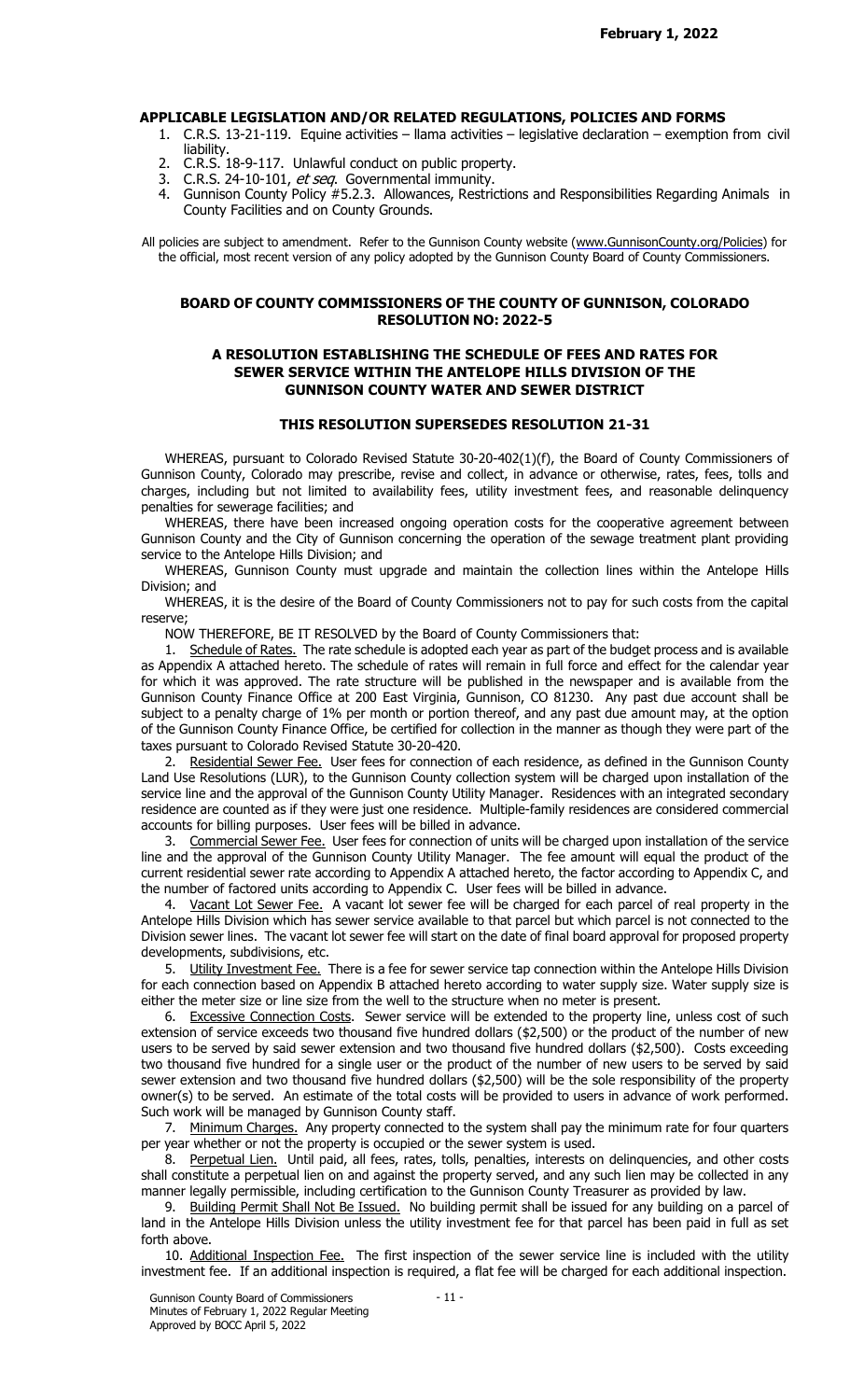February 1, 2022

11. Fees May Be Amended. The fees hereby established may be amended from time to time by the Board of County Commissioners. It is the intention of the Board of County Commissioners that a review of the fees and rates be conducted each year, if such review is not conducted, the then current fees shall remain in full force and effect.

BE IT FURTHER RESOLVED THAT these fees shall remain in effect until changed by resolution by the Board of County Commissioners.

INTRODUCED by Commissioner Houck, seconded by Commissioner Smith, and adopted this  $1<sup>st</sup>$  day of February, 2022.

GUNNISON COUNTY BOARD OF COUNTY COMMISSIONERS

Houck – yes, Mason – yes, Smith – yes.

### APPENDIX A

#### GUNNISON COUNTY, COLORADO ANTELOPE HILLS DIVISION OF THE GUNNISON COUNTY SEWER AND WATER DISTRICT SCHEDULE OF RATES - SEWER

| <b>RESIDENTIAL</b> | \$ | 143.70 per quarter |              |          |                   |
|--------------------|----|--------------------|--------------|----------|-------------------|
| <b>COMMERCIAL</b>  | \$ | 143.70 per quarter | $\mathsf{X}$ | factor X | # of factor units |
| <b>VACANTLOT</b>   | \$ | 48.00 per quarter  |              |          |                   |

ADD'L INSPECTION FEE

### APPENDIX B

#### GUNNISON COUNTY, COLORADO ANTELOPE HILLS DIVISION OF THE GUNNISON COUNTY SEWER AND WATER DISTRICT SCHEDULE OF RATES - SEWER UTILITY INVESTMENT FEE

| <b>WATER SUPPLY</b> | <b>STANDARD</b>  | AFFORDABLE/<br><b>WORKFORCE*</b> |
|---------------------|------------------|----------------------------------|
| SIZE                | FEE.             | FEE.                             |
| $\frac{3}{4}$       | \$<br>8,000.00   | \$<br>5,000.00                   |
| 1"                  | \$<br>14,400.00  | \$<br>9,000.00                   |
| $1\frac{1}{2}$      | \$<br>32,000.00  | \$<br>20,000.00                  |
| 2"                  | \$<br>56,000.00  | \$<br>35,000.00                  |
| 3"                  | \$<br>112.000.00 | \$<br>70,000.00                  |
| 4"                  | \$<br>192,000.00 | \$120,000.00                     |
| 6"                  | \$<br>384.000.00 | \$240,000.00                     |

NOTE: Fees are based on either the water meter size or the line size from the well to the structure when no meter is present.

\* Deed restricted housing unit.

#### APPENDIX C

#### GUNNISON COUNTY, COLORADO ANTELOPE HILLS DIVISION OF THE GUNNISON COUNTY SEWER AND WATER DISTRICT SCHEDULE OF FACTORS

| <b>CUSTOMER CLASSIFICATION</b>      | <b>FACTOR</b> | <b>FACTOR UNIT</b>                  |
|-------------------------------------|---------------|-------------------------------------|
|                                     |               |                                     |
| Residence                           | 1.0000        | Residence                           |
| Integrated Secondary Residence      | 0.0000        | Integrated Secondary Residence      |
| Secondary or Accessory Residence    | 0.7500        | Secondary or Accessory Residence    |
| Multiple-family Residence           | 1.0000        | Residence                           |
| Townhouse, Townhome, or Condominium | 1.0000        | Townhouse, Townhome, or Condominium |
| Office                              | 1.0000        | Office                              |
| Veterinary Clinic                   | 2.0000        | Veterinary Clinic                   |
| Motel Room w/ kitchen               | 0.7500        | Motel Room                          |
| Motel Room w/o kitchen              | 0.2000        | Motel Room                          |
| Campground w/ full sewer hookup     | 0.2000        | Camp Space                          |
| Campground w/ water only            | 0.0525        | Camp Space                          |
| Restaurant w/ banquet facilities    | 0.0525        | Seating Capacity                    |
| Restaurant                          | 0.0500        | Seating Capacity                    |
| Golf Club (Dos Rios Country Club)   | 0.0500        | Seating Capacity                    |
| Lounge                              | 0.0250        | Seating Capacity                    |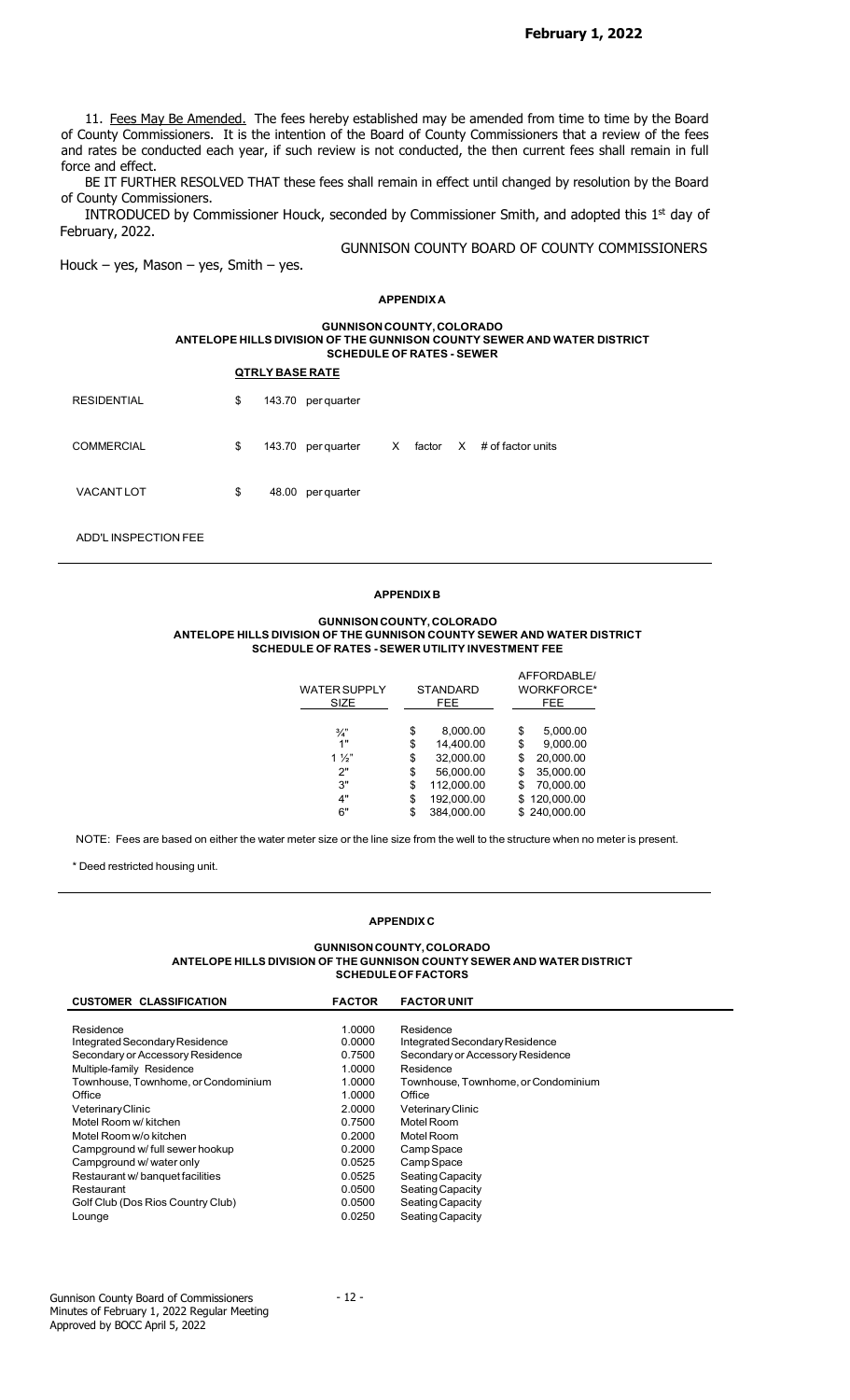### BOARD OF COUNTY COMMISSIONERS OF GUNNISON COUNTY RESOLUTION NO. 22-6

### A RESOLUTION ESTABLISHING THE SCHEDULE OF FEES AND RATES FOR WATER SERVICE WITHIN THE ANTELOPE HILLS DIVISION OF THE GUNNISON COUNTY WATER AND SEWER DISTRICT

# THIS RESOLUTION SUPERSEDES RESOLUTION 21-35

WHEREAS, pursuant to Colorado Revised Statute 30-20-402(1)(f), the Board of County Commissioners of Gunnison County, Colorado may prescribe, revise and collect, in advance or otherwise, rates, fees, tolls and charges, including but not limited to availability fees, utility investment fees, and reasonable delinquency penalties for water facilities; and

WHEREAS, Gunnison County must upgrade and maintain the water lines and treatment facilities within the Antelope Hills Division; and

WHEREAS, it is the desire of the Board of County Commissioners not to pay for such costs from the capital reserve;

NOW THEREFORE, BE IT RESOLVED by the Board of County Commissioners that:

1. Schedule of Rates. The rate schedule is adopted each year as part of the budget process and is available as Appendix A attached hereto. The schedule of rates will remain in full force and effect for the calendar year for which it was approved. The rate structure will be published in the newspaper and is available from the Gunnison County Finance Office at 200 East Virginia, Gunnison, CO 81230. Any past due account shall be subject to a penalty charge of 1% per month or portion thereof, and any past due amount may, at the option of the Gunnison County Finance Office, be certified for collection in the manner as though they were part of the taxes pursuant to Colorado Revised Statute 30-20-420.

2. Residential Water User Fees. User fees for each residence will be charged upon final meter inspection by the Gunnison County Utility Department. Any user with a three-quarter inch (3/4") meter will be considered a residential user for billing purposes. Additionally, all integrated secondary residences, secondary or accessory residences, multiple-family residences, townhomes, or condominiums will be billed at the residential rate. Base user fees will be billed in advance and overage user fees will be billed in arrears.

3. Availability of Service Fee. An availability of service fee will be charged for each parcel of real property in the Antelope Hills Division which has water service available to that parcel but which parcel is not connected to the Division water lines. The availability of service fee will start on the date of final board approval for proposed property developments, subdivisions, etc.

4. Utility Investment Fee. There is a fee for water service tap connection within the Antelope Hills Division for each connection based on Appendix B attached hereto according to meter size. The utility investment fee includes the cost of a Gunnison County water meter and required installation materials. This fee also includes the first inspection of the meter. If an additional inspection is required, the additional inspection fee will be charged.

5. Excessive Connection Costs. Water service will be extended to the property line, unless cost of such extension of service exceeds three thousand dollars (\$3,000) or the product of the number of new users to be served by said sewer extension and three thousand dollars (\$3,000). Costs exceeding three thousand dollars for a single user or the product of the number of new users to be served by said sewer extension and three thousand dollars (\$3,000) will be the sole responsibility of the property owner(s) to be served. An estimate of the total costs will be provided to users in advance of work performed. Such work will be managed by Gunnison County staff.

6. Building Permit Shall Not Be Issued. No building permit shall be issued for any building on a parcel of land in the Antelope Hills Division unless the utility investment fee for that parcel has been paid in full as set forth above.

7. Minimum Charges. Any property connected to the system shall pay the minimum rate for four quarters per year whether or not the property is occupied or the water system is used.

8. Perpetual Lien. Until paid, all fees, rates, tolls, penalties, interests on delinquencies, and other costs shall constitute a perpetual lien on and against the property served, and any such lien may be collected in any manner legally permissible, including certification to the Gunnison County Treasurer as provided by law.

9. Additional Inspection Fee. The first inspection of the water service line is included with the meter fee. If an additional inspection is required, the additional inspection fee will be charged.

10. Repair Responsibility. Customers are responsible for costs associated with leaks and repairs that occur after water has passed through the curb stop. The County is responsible for costs associated with leaks and repairs on the main line, the service line that reaches from the main line to the curb stop, and the curb stop.

11. Meter Malfunction. Should a customer reasonably and prudently believe a meter is malfunctioning, a replacement meter and/or readout will be provided free of charge. The replacement meter and/or readout must be installed by a licensed plumber at the customer's expense.

12. Fees May Be Amended. The fees hereby established may be amended from time to time by the Board of County Commissioners. It is the intention of the Board of County Commissioners that a review of the fees and rates be conducted each year, if such review is not conducted, the then current fees shall remain in full force and effect.

BE IT FURTHER RESOLVED THAT these fees shall remain in effect until changed by resolution by the Board of County Commissioners.

INTRODUCED by Commissioner Houck, seconded by Commissioner Smith, and adopted this 1<sup>st</sup> day of February, 2022.

Houck – yes, Mason – yes, Smith – yes.

GUNNISON COUNTY BOARD OF COUNTY COMMISSIONERS

Gunnison County Board of Commissioners Minutes of February 1, 2022 Regular Meeting Approved by BOCC April 5, 2022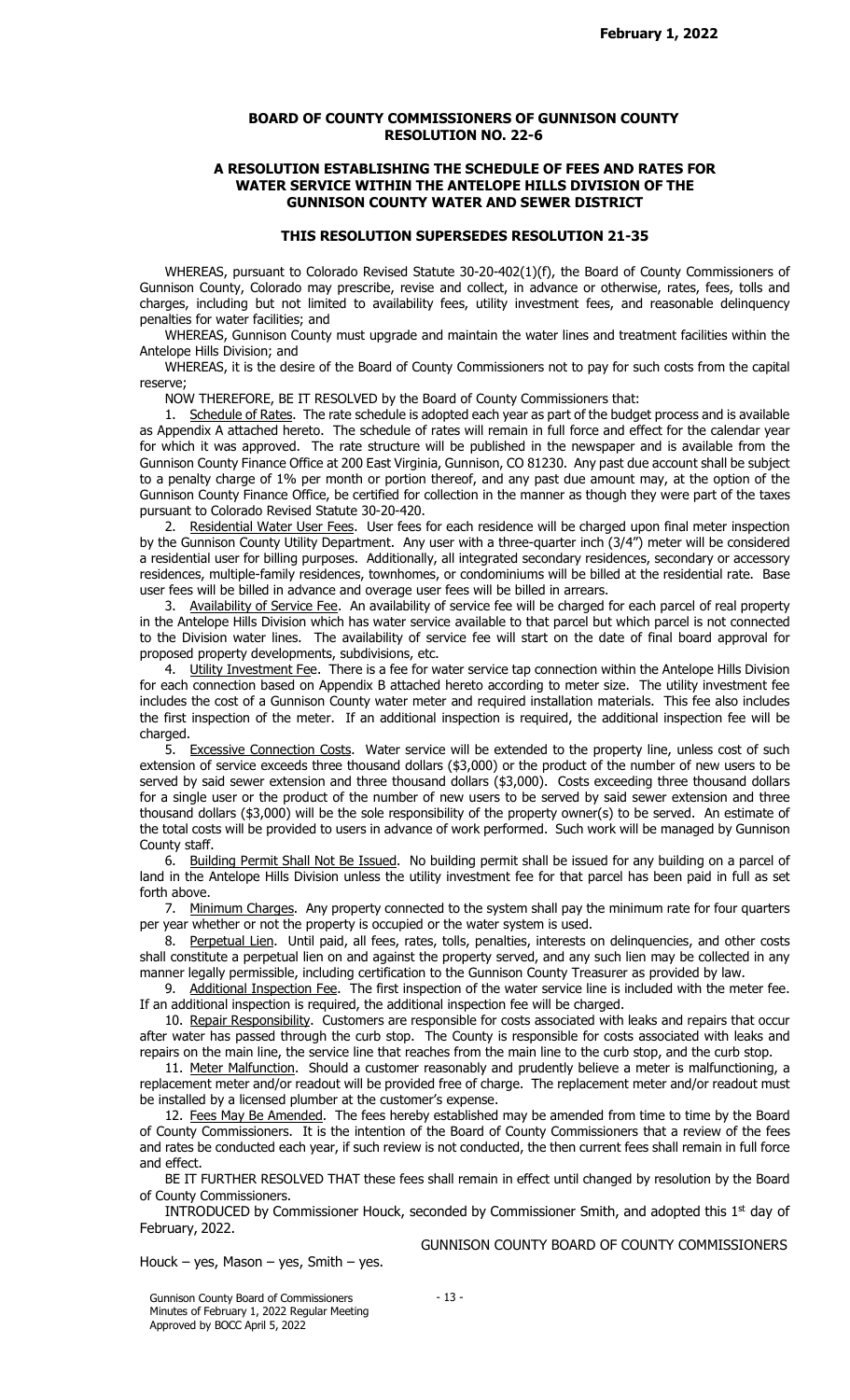#### APPENDIX A

#### GUNNISON COUNTY, COLORADO ANTELOPE HILLS DIVISION OF THE GUNNISON COUNTY SEWER AND WATER DISTRICT SCHEDULE OF RATES - WATER

|                         |    | <b>QTRLY BASE RATE</b>          | <b>BASE GAL.</b> |          | <b>OVERAGE RATES</b>                                                   |
|-------------------------|----|---------------------------------|------------------|----------|------------------------------------------------------------------------|
| <b>RESIDENTIAL</b>      | \$ | 165.30 per quarter              | 18,000           | \$<br>\$ | 4.50 / 1,000 gal. to 36,000 gal.<br>7.20 / 1,000 gal. over 36,000 gal. |
| AVAILABILITY OF SERVICE | S  | 33.00 per quarter               |                  |          |                                                                        |
| ADD'L INSPECTION FEE    | \$ | 50.00 per additional inspection |                  |          |                                                                        |

#### APPENDIX B

#### GUNNISON COUNTY, COLORADO ANTELOPE HILLS DIVISION OF THE GUNNISON COUNTY SEWER AND WATER DISTRICT SCHEDULE OF RATES - WATER UTILITY INVESTMENT FEE

|                 | <b>AFFORDABLE</b><br><b>WORKFORCE</b> |
|-----------------|---------------------------------------|
| FEE.            | FEE.                                  |
| \$<br>6,000.00  | 1,680.00<br>\$.                       |
| \$<br>8.000.00  | \$2,240.00                            |
| \$<br>11,000.00 | \$3,080.00                            |
| \$<br>14,000.00 | \$3,920.00                            |
| \$<br>21,000.00 | 5,880.00<br>\$.                       |
| \$<br>28,000.00 | 7,840.00<br>S.                        |
|                 | \$11,480.00                           |
|                 | <b>STANDARD</b><br>41,000.00<br>S     |

NOTE: Fees are based on water meter

size. The contract of the contract of the contract of the contract of the contract of the contract of the contract of the contract of the contract of the contract of the contract of the contract of the contract of the cont \* Deed restricted housing unit

# BOARD OF COUNTY COMMISSIONERS OF GUNNISON COUNTY RESOLUTION NO. 22-7

### A RESOLUTION ESTABLISHING THE SCHEDULE OF FEES AND RATES FOR SEWER SERVICE WITHIN THE DOS RIOS DIVISION OF THE GUNNISON COUNTY WATER AND SEWER DISTRICT

### THIS RESOLUTION SUPERSEDES RESOLUTION 21-34

WHEREAS, pursuant to Colorado Revised Statute 30-20-402(1)(f), the Board of County Commissioners of Gunnison County, Colorado may prescribe, revise and collect, in advance or otherwise, rates, fees, tolls and charges, including but not limited to availability fees, utility investment fees, and reasonable delinquency penalties for sewerage facilities; and

WHEREAS, there have been increased ongoing operation costs for the cooperative agreement between Gunnison County and the City of Gunnison concerning the operation of the sewage treatment plant providing service to the Dos Rios Division; and

WHEREAS, Gunnison County must upgrade and maintain the collection lines within the Dos Rios Division; and

WHEREAS, it is the desire of the Board of County Commissioners not to pay for such costs from the capital reserve;

NOW THEREFORE, BE IT RESOLVED by the Board of County Commissioners that:

1. Schedule of Rates. The rate schedule is adopted each year as part of the budget process and is available as Appendix A attached hereto. The schedule of rates will remain in full force and effect for the calendar year for which it was approved. The rate structure will be published in the newspaper and is available from the Gunnison County Finance Office at 200 East Virginia, Gunnison, CO 81230. Any past due account shall be subject to a penalty charge of 1% per month or portion thereof, and any past due amount may, at the option of the Gunnison County Finance Office, be certified for collection in the manner as though they were part of the taxes pursuant to Colorado Revised Statute 30-20-420.

2. Residential Sewer Fee. User fees for connection of each residence, as defined in the Gunnison County Land Use Resolutions (LUR), to the Gunnison County collection system will be charged upon installation of the service line and the approval of the Gunnison County Utility Manager. Residences with an integrated secondary residence are counted as if they were just one residence. Multiple-family residences are considered commercial accounts for billing purposes. User fees will be billed in advance.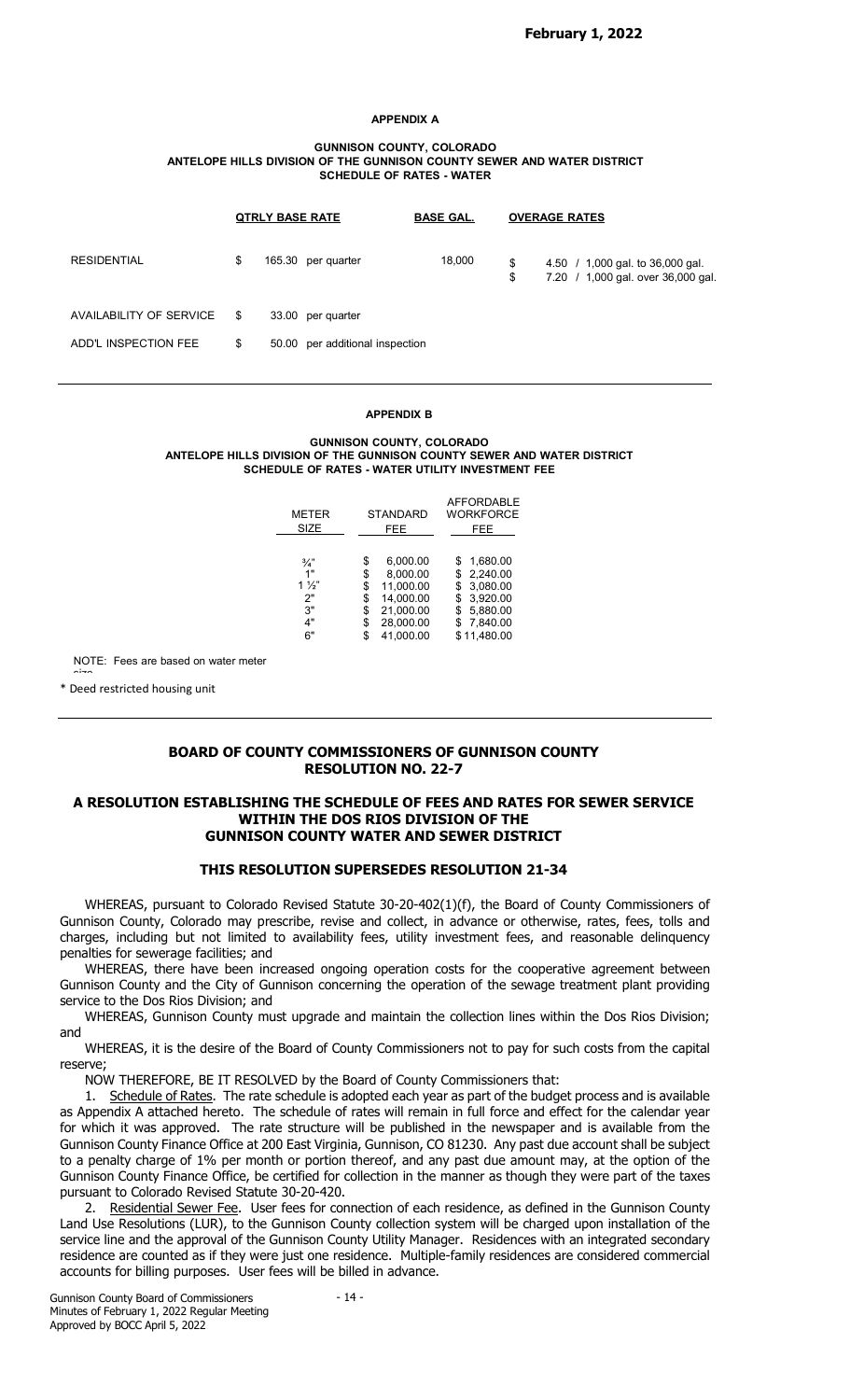3. Commercial Sewer Fee. User fees for connection of units will be charged upon installation of the service line and the approval of the Gunnison County Utility Manager. The fee amount will equal the product of the current residential sewer rate according to Appendix A attached hereto, the factor according to Appendix C, and the number of factored units according to Appendix C. User fees will be billed in advance.

4. Vacant Lot Sewer Fee. A vacant lot sewer fee will be charged for each parcel of real property in the Dos Rios Division which has sewer service available to that parcel but which parcel is not connected to the Division sewer lines. The vacant lot sewer fee will start on the date of final board approval for proposed property developments, subdivisions, etc.

5. Utility Investment Fee. There is a fee for sewer service tap connection within the Dos Rios Division for each connection based on Appendix B attached hereto according to water supply size. Water supply size is either the meter size or line size from the well to the structure when no meter is present.

6. Excessive Connection Costs. Sewer service will be extended to the property line, unless cost of such extension of service exceeds two thousand five hundred dollars (\$2,500) or the product of the number of new users to be served by said sewer extension and two thousand five hundred dollars (\$2,500). Costs exceeding two thousand five hundred for a single user or the product of the number of new users to be served by said sewer extension and two thousand five hundred dollars (\$2,500) will be the sole responsibility of the property owner(s) to be served. An estimate of the total costs will be provided to users in advance of work performed. Such work will be managed by Gunnison County staff.

7. Minimum Charges. Any property connected to the system shall pay the minimum rate for four quarters per year whether or not the property is occupied or the sewer system is used.

8. Perpetual Lien. Until paid, all fees, rates, tolls, penalties, interests on delinquencies, and other costs shall constitute a perpetual lien on and against the property served, and any such lien may be collected in any manner legally permissible, including certification to the Gunnison County Treasurer as provided by law.

9. Building Permit Shall Not Be Issued. No building permit shall be issued for any building on a parcel of land in the Dos Rios Division unless the utility investment fee for that parcel has been paid in full as set forth above.

10. Additional Inspection Fee. The first inspection of the sewer service line is included with the utility investment fee. If an additional inspection is required, a flat fee will be charged for each additional inspection.

11. Fees May Be Amended. The fees hereby established may be amended from time to time by the Board of County Commissioners. It is the intention of the Board of County Commissioners that a review of the fees and rates be conducted each year, if such review is not conducted, the then current fees shall remain in full force and effect.

BE IT FURTHER RESOLVED THAT these fees shall remain in effect until changed by resolution by the Board of County Commissioners.

INTRODUCED by Commissioner Houck, seconded by Commissioner Smith, and adopted this  $1<sup>st</sup>$  day of February, 2022.

GUNNISON COUNTY BOARD OF COUNTY COMMISSIONERS

Houck – yes, Mason – yes, Smith – yes.

### APPENDIX A

GUNNISON COUNTY, COLORADO DOS RIOS DIVISION OF THE GUNNISON COUNTY SEWER AND WATER DISTRICT SCHEDULE OF RATES – SEWER

#### QTRLY BASE RATE

RESIDENTIAL \$ 158.40 per quarter

COMMERCIAL  $$ 158.40$  per quarter X factor X # of factor units

VACANT LOT  $$ 54.30 per quarter$ 

ADD'L INSPECTION FEE

### APPENDIX B

#### GUNNISON COUNTY, COLORADO DOS RIOS DIVISION OF THE GUNNISON COUNTY SEWER AND WATER DISTRICT SCHEDULE OF RATES - SEWER UTILITY INVESTMENT FEE

| WATER SUPPLY    |                  | AFFORDABLE/<br><b>WORKFORCE*</b> |
|-----------------|------------------|----------------------------------|
| SIZE            | FEE.             | FEE.                             |
| $\frac{3}{4}$ " | \$<br>8,000.00   | \$<br>5,000.00                   |
| 1"              | \$<br>14.400.00  | \$<br>9,000.00                   |
| $1 \frac{1}{2}$ | \$<br>32,000.00  | \$<br>20,000.00                  |
| 2"              | \$<br>56.000.00  | \$<br>35,000.00                  |
| 3"              | \$<br>112,000.00 | \$<br>70,000.00                  |
| 4"              | \$<br>192,000.00 | \$<br>120,000.00                 |
| 6"              | \$<br>384,000.00 | \$<br>240,000.00                 |

NOTE: Fees are based on either the water meter size or the line size from the well to the structure when no meter is present.<br>\* Deed restricted housing unit.

Gunnison County Board of Commissioners Minutes of February 1, 2022 Regular Meeting Approved by BOCC April 5, 2022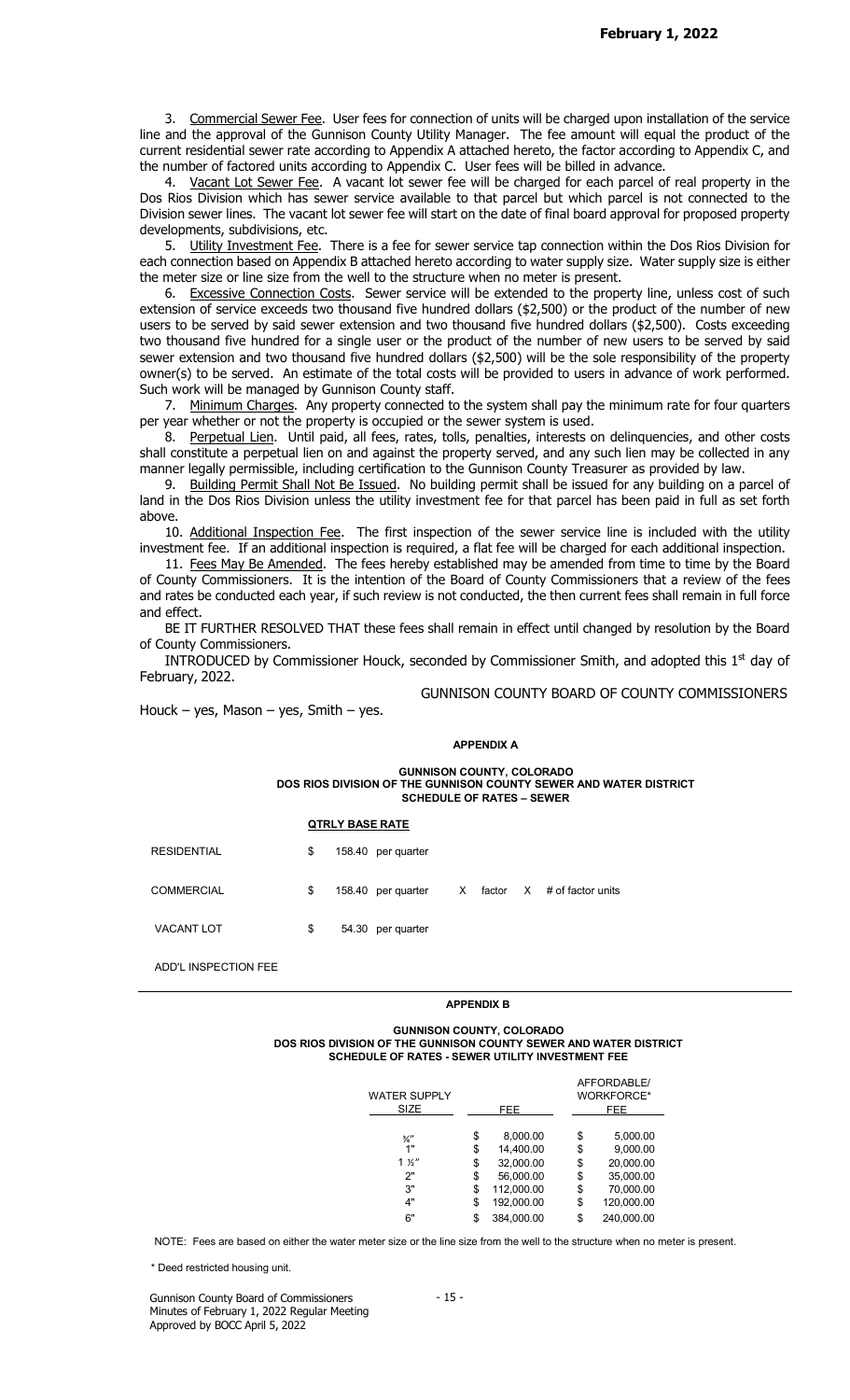#### GUNNISON COUNTY, COLORADO DOS RIOS DIVISION OF THE GUNNISON COUNTY SEWER AND WATER DISTRICT SCHEDULE OF FACTORS

| <b>CUSTOMER CLASSIFICATION</b>      | <b>FACTOR</b> | <b>FACTOR UNIT</b>                  |
|-------------------------------------|---------------|-------------------------------------|
|                                     |               |                                     |
| Residence                           | 1.0000        | Residence                           |
| Integrated Secondary Residence      | 0.0000        | Integrated Secondary Residence      |
| Secondary or Accessory Residence    | 0.7500        | Secondary or Accessory Residence    |
| Multiple-family Residence           | 1.0000        | Residence                           |
| Townhouse, Townhome, or Condominium | 1.0000        | Townhouse, Townhome, or Condominium |
| Office                              | 1.0000        | Office                              |
| <b>Veterinary Clinic</b>            | 2.0000        | <b>Veterinary Clinic</b>            |
| Motel Room w/ kitchen               | 0.7500        | Motel Room                          |
| Motel Room w/o kitchen              | 0.2000        | Motel Room                          |
| Campground w/ full sewer hookup     | 0.2000        | Camp Space                          |
| Campground w/ water only            | 0.0525        | Camp Space                          |
| Restaurant w/ banquet facilities    | 0.0525        | <b>Seating Capacity</b>             |
| Restaurant                          | 0.0500        | <b>Seating Capacity</b>             |
| Golf Club (Dos Rios Country Club)   | 0.0500        | <b>Seating Capacity</b>             |
| Lounge                              | 0.0250        | Seating Capacity                    |
|                                     |               |                                     |

## BOARD OF COUNTY COMMISSIONERS OF GUNNISON COUNTY RESOLUTION NO. 22-8

# A RESOLUTION ESTABLISHING THE SCHEDULE OF FEES AND RATES FOR WATER SERVICE WITHIN THE DOS RIOS DIVISION OF THE GUNNISON COUNTY WATER AND SEWER DISTRICT

# THIS RESOLUTION SUPERSEDES RESOLUTION 21-36

WHEREAS, pursuant to Colorado Revised Statute 30-20-402(1)(f), the Board of County Commissioners of Gunnison County, Colorado may prescribe, revise and collect, in advance or otherwise, rates, fees, tolls and charges, including but not limited to availability fees, utility investment fees, and reasonable delinquency penalties for water facilities; and

WHEREAS, Gunnison County must upgrade and maintain the water lines and treatment facilities within the Dos Rios Division; and

WHEREAS, it is the desire of the Board of County Commissioners not to pay for such costs from the capital reserve;

NOW THEREFORE, BE IT RESOLVED by the Board of County Commissioners that:

1. Schedule of Rates. The rate schedule is adopted each year as part of the budget process and is available as Appendix A attached hereto. The schedule of rates will remain in full force and effect for the calendar year for which it was approved. The rate structure will be published in the newspaper and is available from the Gunnison County Finance Office at 200 East Virginia, Gunnison, CO 81230. Any past due account shall be subject to a penalty charge of 1% per month or portion thereof, and any past due amount may, at the option of the Gunnison County Finance Office, be certified for collection in the manner as though they were part of the taxes pursuant to Colorado Revised Statute 30-20-420.

2. Residential Water User Fees. User fees for each residence will be charged upon final meter inspection by the Gunnison County Utility Department. Any user with a three-quarter inch (3/4") meter will be considered a residential user for billing purposes. Additionally, all integrated secondary residences, secondary or accessory residences, multiple-family residences, townhomes, or condominiums will be billed at the residential rate. Base user fees will be billed in advance and overage user fees will be billed in arrears.

3. Commercial Water User Fees. User fees for each commercial connection will be charged upon final meter inspection by the Gunnison County Utility Department. Base user fees will be billed in advance and overage user fees will be billed in arrears. The base user fee will equal the product of the Equivalent Residential Units (ERUs), seventy-five percent (75%), and the current residential base rate according to Appendix A attached hereto. The ERUs will equal the product of the factor according to Appendix C and the number of factor units according to Appendix C.

The base gallons for each commercial connection will equal the product of the ERUs and the residential base gallons according to Appendix A attached hereto.

4. Availability of Service Fee. An availability of service fee will be charged for each parcel of real property in the Dos Rios Division which has water service available to that parcel but which parcel is not connected to the Division water lines. The availability of service fee will start on the date of final board approval for proposed property developments, subdivisions, etc.

5. Utility Investment Fee. There is a fee for water service tap connection within the Dos Rios Division for each connection based on Appendix B attached hereto according to meter size. The utility investment fee includes the cost of a Gunnison County water meter and required installation materials. This fee also includes the first inspection of the meter. If an additional inspection is required, the additional inspection fee will be charged.

6. Excessive Connection Costs. Water service will be extended to the property line, unless cost of such extension of service exceeds three thousand dollars (\$3,000) or the product of the number of new users to be served by said sewer extension and three thousand dollars (\$3,000). Costs exceeding three thousand dollars for a single user or the product of the number of new users to be served by said sewer extension and three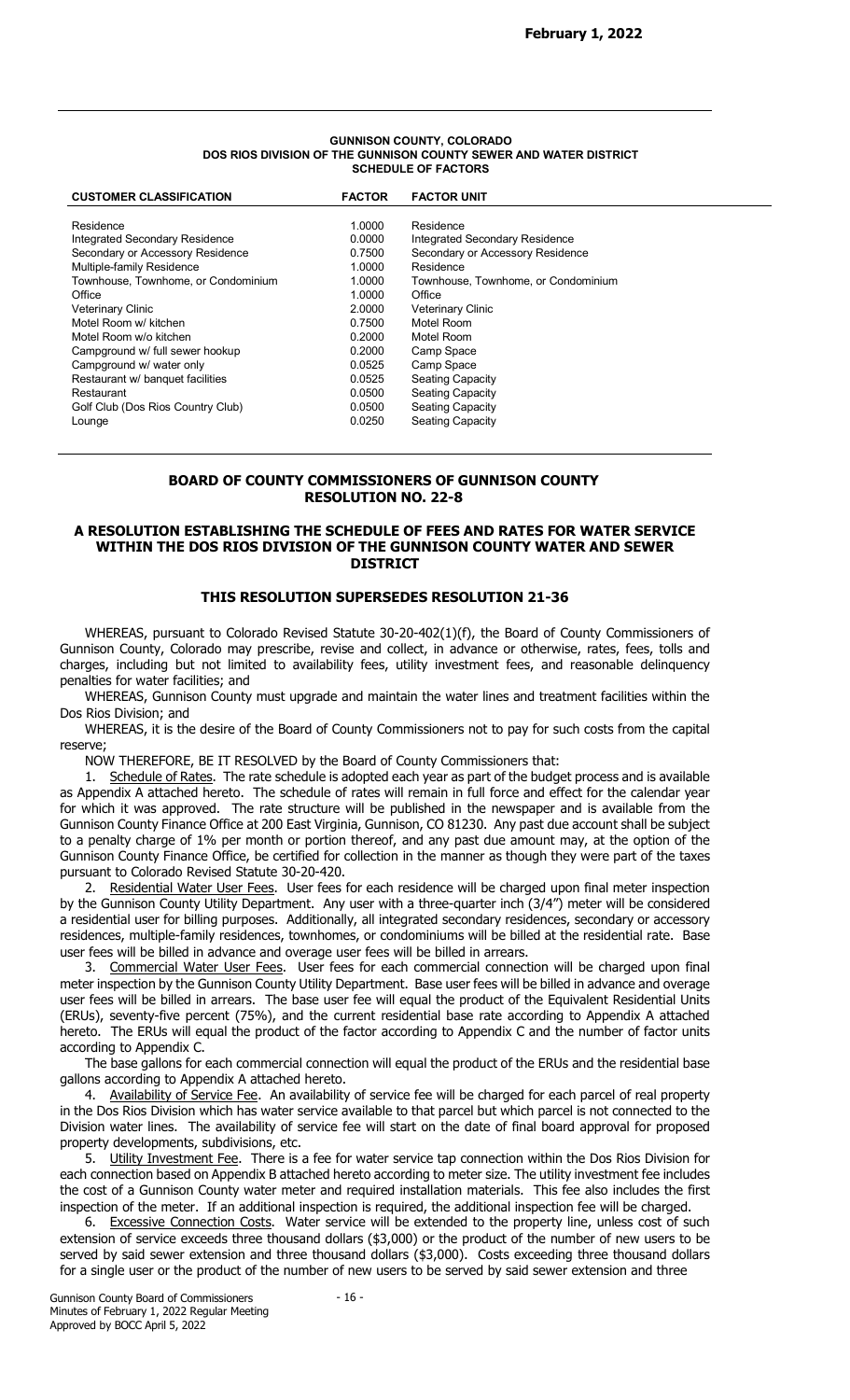thousand dollars (\$3,000) will be the sole responsibility of the property owner(s) to be served. An estimate of the total costs will be provided to users in advance of work performed. Such work will be managed by Gunnison County staff.

7. Building Permit Shall Not Be Issued. No building permit shall be issued for any building on a parcel of land in the Dos Rios Division unless the utility investment fee for that parcel has been paid in full as set forth above.

8. Minimum Charges. Any property connected to the system shall pay the minimum rate for four quarters per year whether or not the property is occupied or the water system is used.

9. Perpetual Lien. Until paid, all fees, rates, tolls, penalties, interests on delinquencies, and other costs shall constitute a perpetual lien on and against the property served, and any such lien may be collected in any manner legally permissible, including certification to the Gunnison County Treasurer as provided by law.

10. Additional Inspection Fee. The first inspection of the water service line is included with the meter fee. If an additional inspection is required, the additional inspection fee will be charged.

11. Repair Responsibility. Customers are responsible for costs associated with leaks and repairs that occur after water has passed through the curb stop. The County is responsible for costs associated with leaks and repairs on the main line, the service line that reaches from the main line to the curb stop, and the curb stop.

12. Meter Malfunction. Should a customer reasonably and prudently believe a meter is malfunctioning, a replacement meter and/or readout will be provided free of charge. The replacement meter and/or readout must be installed by a licensed plumber at the customer's expense.

13. Fees May Be Amended. The fees hereby established may be amended from time to time by the Board of County Commissioners. It is the intention of the Board of County Commissioners that a review of the fees and rates be conducted each year, if such review is not conducted, the then current fees shall remain in full force and effect.

BE IT FURTHER RESOLVED THAT these fees shall remain in effect until changed by resolution by the Board of County Commissioners.

INTRODUCED by Commissioner Houck, seconded by Commissioner Smith, and adopted this 1<sup>st</sup> day of February, 2022.

Houck – yes, Mason – yes, Smith – yes.

GUNNISON COUNTY BOARD OF COUNTY COMMISSIONERS

#### APPENDIX A

GUNNISON COUNTY, COLORADO DOS RIOS DIVISION OF THE GUNNISON COUNTY SEWER AND WATER DISTRICT SCHEDULE OF RATES - WATER

|                         | <b>QTRLY BASE RATE</b>  | <b>BASE GAL.</b> | <b>OVERAGE RATES</b>                                                                |
|-------------------------|-------------------------|------------------|-------------------------------------------------------------------------------------|
| <b>RESIDENTIAL</b>      | 117.90 per quarter<br>S | 18,000           | \$<br>,000 gal. to 36,000 gal.<br>6.77<br>10.71 / 1,000 gal. over 36,000 gal.<br>\$ |
| <b>COMMERCIAL</b>       | See Appendix C          | See Appendix C   | 7.12 / 1,000 gal. over base gal.<br>S                                               |
| AVAILABILITY OF SERVICE | 49.50 per quarter<br>S  |                  |                                                                                     |
|                         |                         |                  |                                                                                     |

ADD'L INSPECTION FEE

#### APPENDIX B

#### GUNNISON COUNTY, COLORADO DOS RIOS DIVISION OF THE GUNNISON COUNTY SEWER AND WATER DISTRICT SCHEDULE OF RATES - WATER UTILITY INVESTMENT FEE

| <b>METER</b> | <b>STANDARD</b> |    | AFFORDABLE/<br><b>WORKFORCE*</b> |
|--------------|-----------------|----|----------------------------------|
| <b>SIZE</b>  | FEE.            |    | FEE.                             |
| 3/4"         | \$<br>6,000.00  | S. | 1,680.00                         |
| 1"           | \$<br>8,000.00  |    | \$2,240.00                       |
| 11/2"        | \$<br>11,000.00 |    | \$3,080.00                       |
| 2"           | \$<br>14,000.00 |    | \$3,920.00                       |
| 3"           | \$<br>21,000.00 | S. | 5,880.00                         |
| 4"           | \$<br>28,000.00 | S. | 7,840.00                         |
| 6"           | \$<br>41.000.00 |    | \$11.480.00                      |

NOTE: Fees are based on water meter size.

\* Deed restricted housing unit.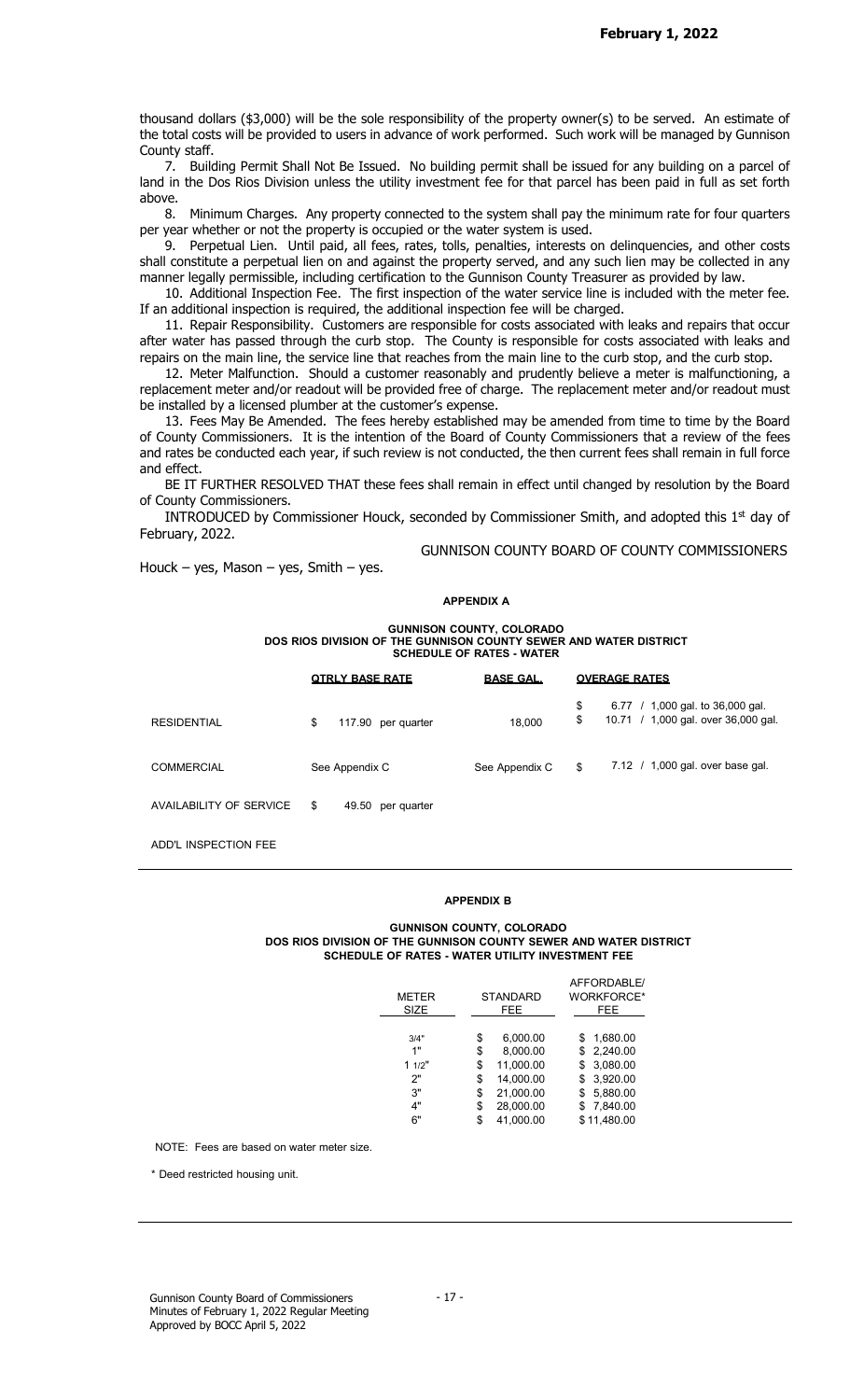### APPENDIX C

#### GUNNISON COUNTY, COLORADO DOS RIOS DIVISION OF THE GUNNISON COUNTY SEWER AND WATER DISTRICT SCHEDULE OF FACTORS

| <b>CUSTOMER CLASSIFICATION</b>    | <b>FACTOR</b> | <b>FACTOR UNIT</b>       |  |
|-----------------------------------|---------------|--------------------------|--|
|                                   |               |                          |  |
| Office                            | 1.0000        | Office                   |  |
| <b>Veterinary Clinic</b>          | 1.0000        | <b>Veterinary Clinic</b> |  |
| Motel Room w/ kitchen             | 0.7500        | Motel Room               |  |
| Motel Room w/o kitchen            | 0.2000        | Motel Room               |  |
| Campground w/ full sewer hookup   | 0.2000        | Camp Space               |  |
| Campground w/ water only          | 0.0525        | Camp Space               |  |
| Restaurant w/ banquet facilities  | 0.0525        | Seating Capacity         |  |
| Restaurant                        | 0.0500        | Seating Capacity         |  |
| Golf Club (Dos Rios Country Club) | 0.0500        | Seating Capacity         |  |
| Lounge                            | 0.0250        | Seating Capacity         |  |
| Concrete Plant                    | 13.0000       | Concrete Plant           |  |

### BOARD OF COUNTY COMMISSIONERS OF GUNNISON COUNTY RESOLUTION NO. 22-9

### A RESOLUTION ESTABLISHING THE SCHEDULE OF FEES AND RATES FOR SEWER SERVICE WITHIN THE NORTH GUNNISON DIVISION OF THE GUNNISON COUNTY WATER AND SEWER DISTRICT

### THIS RESOLUTION SUPERSEDES RESOLUTION 21-32

WHEREAS, pursuant to Colorado Revised Statute 30-20-402(1)(f), the Board of County Commissioners of Gunnison County, Colorado may prescribe, revise and collect, in advance or otherwise, rates, fees, tolls and charges, including but not limited to availability fees, utility investment fees, and reasonable delinquency penalties for sewerage facilities; and

WHEREAS, there have been increased ongoing operation costs for the cooperative agreement between Gunnison County and the City of Gunnison concerning the operation of the sewage treatment plant providing service to the North Gunnison Division; and

WHEREAS, Gunnison County must upgrade and maintain the collection lines within the North Gunnison Division; and

WHEREAS, it is the desire of the Board of County Commissioners not to pay for such costs from the capital reserve;

NOW THEREFORE, BE IT RESOLVED by the Board of County Commissioners that:

1. Schedule of Rates. The rate schedule is adopted each year as part of the budget process and is available as Appendix A attached hereto. The schedule of rates will remain in full force and effect for the calendar year for which it was approved. The rate structure will be published in the newspaper and is available from the Gunnison County Finance Office at 200 East Virginia, Gunnison, CO 81230. Any past due account shall be subject to a penalty charge of 1% per month or portion thereof, and any past due amount may, at the option of the Gunnison County Finance Office, be certified for collection in the manner as though they were part of the taxes pursuant to Colorado Revised Statute 30-20-420.

2. Residential Sewer Fee. User fees for connection of each residence, as defined in the Gunnison County Land Use Resolutions (LUR), to the Gunnison County collection system will be charged upon installation of the service line and the approval of the Gunnison County Utility Manager. Residences with an integrated secondary residence are counted as if they were just one residence. Multiple-family residences are considered commercial accounts for billing purposes. User fees will be billed in advance.

3. Commercial Sewer Fee. User fees for connection of units will be charged upon installation of the service line and the approval of the Gunnison County Utility Manager. The fee amount will equal the product of the current residential sewer rate (partial tap) according to Appendix A attached hereto, the factor according to Appendix C, and the number of factored units according to Appendix C. User fees will be billed in advance.

4. Vacant Lot Sewer Fee. A vacant lot sewer fee will be charged for each parcel of real property in the North Gunnison Division which has sewer service available to that parcel but which parcel is not connected to the Division sewer lines. The vacant lot sewer fee will start on the date of final board approval for proposed property developments, subdivisions, etc.

5. Utility Investment Fee. There is a fee for sewer service tap connection within the North Gunnison Division for each connection based on Appendix B attached hereto according to water supply size. Water supply size is either the meter size or line size from the well to the structure when no meter is present.

6. Excessive Connection Costs. Sewer service will be extended to the property line, unless cost of such extension of service exceeds two thousand five hundred dollars (\$2,500) or the product of the number of new users to be served by said sewer extension and two thousand five hundred dollars (\$2,500). Costs exceeding two thousand five hundred for a single user or the product of the number of new users to be served by said sewer extension and two thousand five hundred dollars (\$2,500) will be the sole responsibility of the property owner(s) to be served. An estimate of the total costs will be provided to users in advance of work performed. Such work will be managed by Gunnison County staff.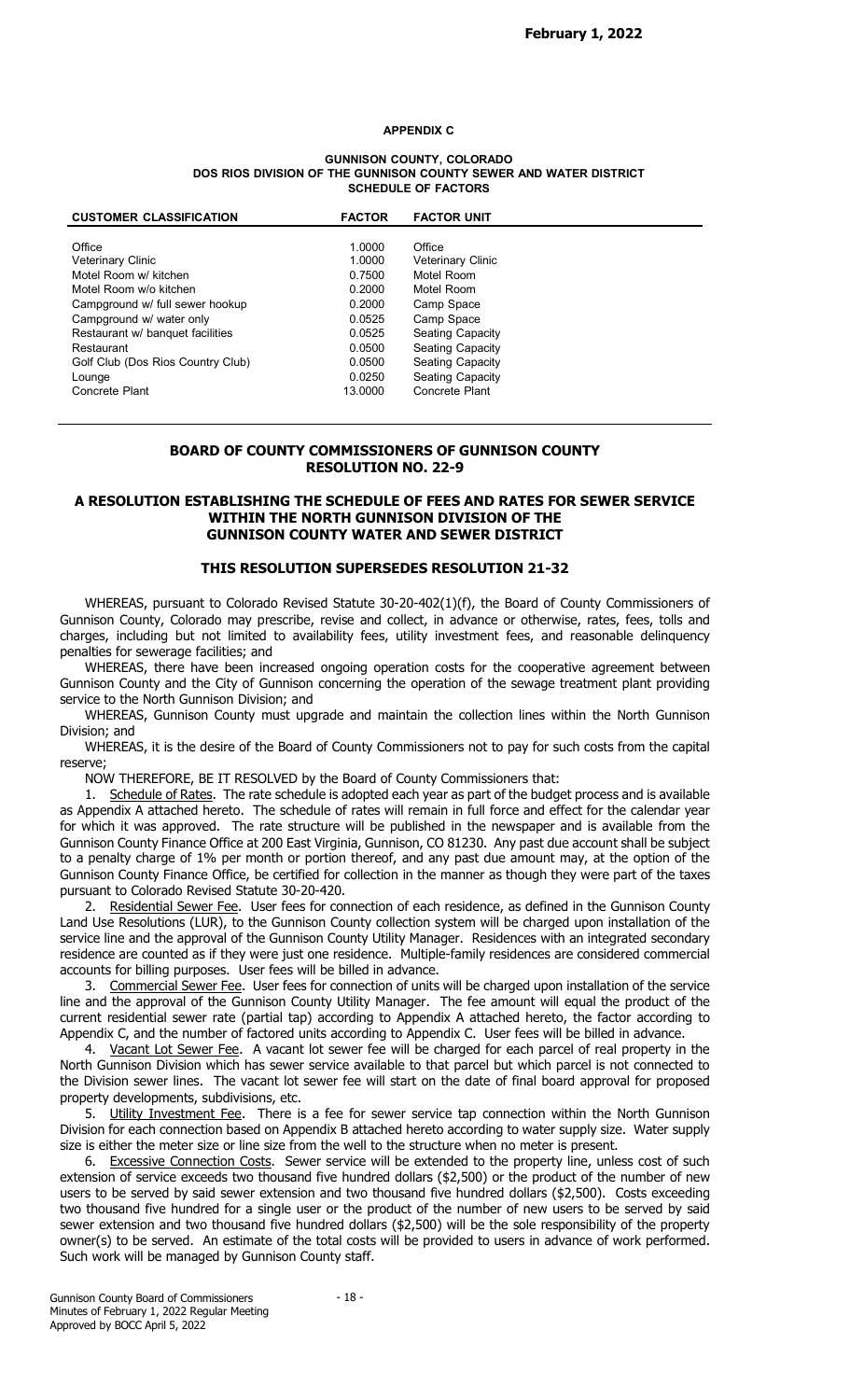7. Minimum Charges. Any property connected to the system shall pay the minimum rate for four quarters per year whether or not the property is occupied or the sewer system is used.

8. Perpetual Lien. Until paid, all fees, rates, tolls, penalties, interests on delinquencies, and other costs shall constitute a perpetual lien on and against the property served, and any such lien may be collected in any manner legally permissible, including certification to the Gunnison County Treasurer as provided by law.

9. Building Permit Shall Not Be Issued. No building permit shall be issued for any building on a parcel of land in the North Gunnison Division unless the utility investment fee for that parcel has been paid in full as set forth above.

10. Additional Inspection Fee. The first inspection of the sewer service line is included with the utility investment fee. If an additional inspection is required, a flat fee will be charged for each additional inspection.

11. Fees May Be Amended. The fees hereby established may be amended from time to time by the Board of County Commissioners. It is the intention of the Board of County Commissioners that a review of the fees and rates be conducted each year, if such review is not conducted, the then current fees shall remain in full force and effect.

BE IT FURTHER RESOLVED THAT these fees shall remain in effect until changed by resolution by the Board of County Commissioners.

INTRODUCED by Commissioner Houck, seconded by Commissioner Smith, and adopted this  $1<sup>st</sup>$  day of February, 2022.

Houck – yes, Mason – yes, Smith – yes.

# APPENDIX A

GUNNISON COUNTY BOARD OF COUNTY COMMISSIONERS

#### GUNNISON COUNTY, COLORADO NORTH GUNNISON DIVISION OF THE GUNNISON COUNTY SEWER AND WATER DISTRICT SCHEDULE OF RATES - SEWER

#### QTRLY BASE RATE

| RESIDENTIAL-PHASE I<br>*Original users adjacent to City of Gunnison system                              | \$<br>211.90 | per quarter          |        |              |                   |
|---------------------------------------------------------------------------------------------------------|--------------|----------------------|--------|--------------|-------------------|
| RESIDENTIAL-PHASE II<br>*All users for which the system was extended during USDA/DOLA/CWPA construction | \$           | 309.80 per quarter   |        |              |                   |
| <b>COMMERCIAL</b>                                                                                       | \$           | 309.80 per quarter X | factor | $\mathsf{X}$ | # of factor units |
| <b>VACANT LOT</b>                                                                                       | \$<br>190.30 | per quarter          |        |              |                   |

ADD'L INSPECTION FEE

#### APPENDIX B

#### GUNNISON COUNTY, COLORADO NORTH GUNNISON DIVISION OF THE GUNNISON COUNTY SEWER AND WATER DISTRICT SCHEDULE OF RATES - SEWER UTILITY INVESTMENT FEE

| <b>WATER SUPPLY</b><br><b>SIZE</b> | <b>PAYING</b><br>AVAILABILITY | STANDARD FEE<br><b>NOT PAYING</b><br>AVAILABILITY | AFFORDABLE/<br>WORKFORCE*<br>FEE. |
|------------------------------------|-------------------------------|---------------------------------------------------|-----------------------------------|
| $\frac{3}{4}$                      | \$8,000                       | \$13,000                                          | \$5,000                           |
| 4 !!<br>$1\frac{1}{2}$             | \$14,400<br>\$32,000          | \$19,400<br>\$37,000                              | \$9,000<br>\$20,000               |
| ייר<br>3"                          | \$56,000<br>\$112,000         | \$61,000<br>\$117,000                             | \$35,000<br>\$70,000              |
| 4"                                 | \$192,000                     | \$197,000                                         | \$120,000                         |
| 6"                                 | \$384,000                     | \$389,000                                         | \$240,000                         |

NOTE: Fees are based on either the water meter size or the line size from the well to the structure when no meter is present.<br>\* Deed restricted housing unit.

### APPENDIX C

#### GUNNISON COUNTY, COLORADO NORTH GUNNISON DIVISION OF THE GUNNISON COUNTY SEWER AND WATER DISTRICT SCHEDULE OF FACTORS

| <b>CUSTOMER CLASSIFICATION</b>      | <b>FACTOR</b> | <b>FACTOR UNIT</b>                  |
|-------------------------------------|---------------|-------------------------------------|
| Residence                           | 1.0000        | Residence                           |
| Integrated Secondary Residence      | 0.0000        | Integrated Secondary Residence      |
| Secondary or Accessory Residence    | 0.7500        | Secondary or Accessory Residence    |
| Mobile Home in Centrally Owned Park | 0.7500        | Mobile Home                         |
| Multiple-family Residence           | 1.0000        | Residence                           |
| Townhouse, Townhome, or Condominium | 1.0000        | Townhouse. Townhome, or Condominium |
|                                     |               |                                     |

Gunnison County Board of Commissioners Minutes of February 1, 2022 Regular Meeting Approved by BOCC April 5, 2022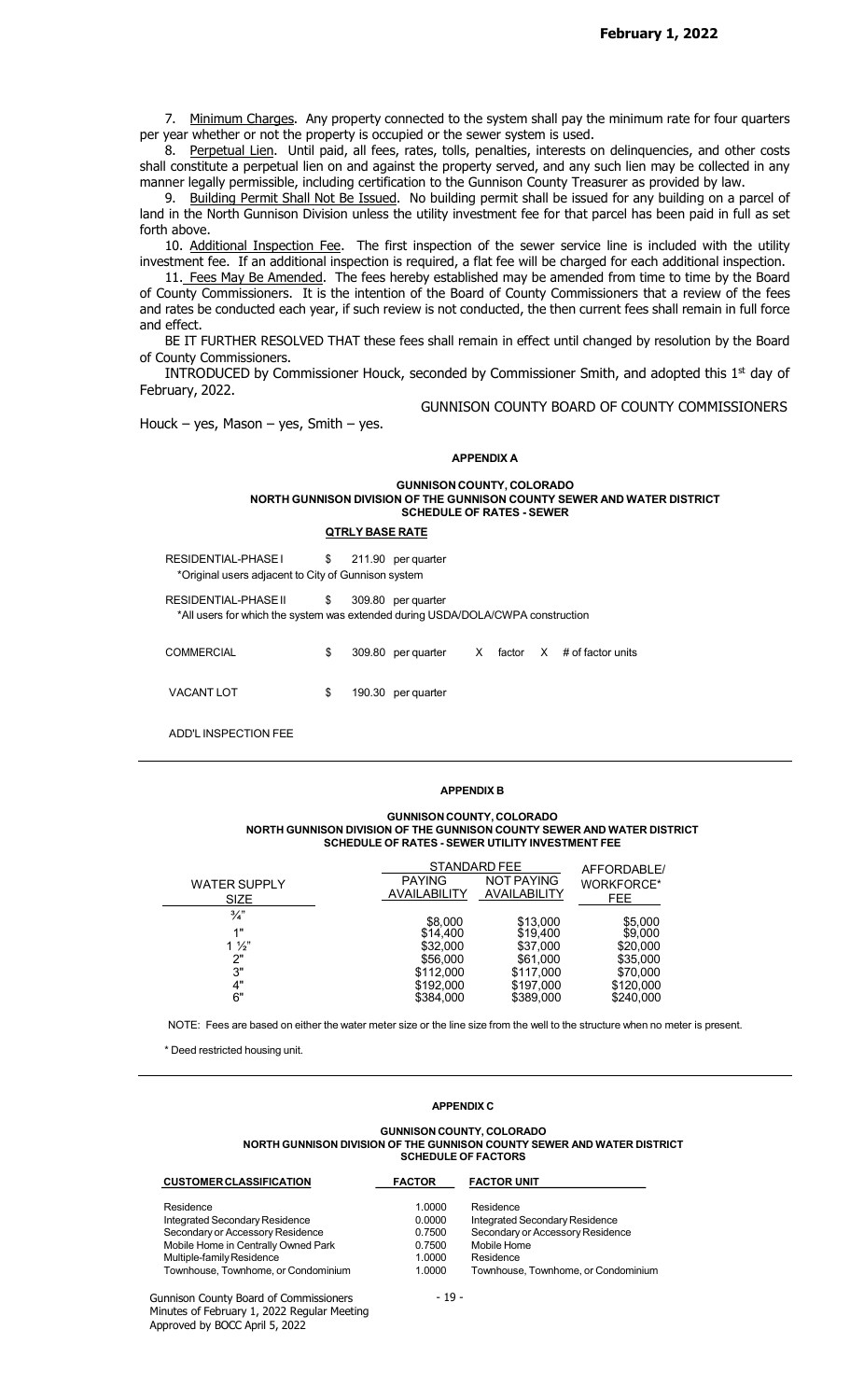#### APPENDIX C (CONTINUED)

#### GUNNISON COUNTY, COLORADO NORTH GUNNISON DIVISION OF THE GUNNISON COUNTY SEWER AND WATER DISTRICT SCHEDULE OF FACTORS

| <b>CUSTOMER CLASSIFICATION</b>   | <b>FACTOR</b> | <b>FACTOR UNIT</b>      |
|----------------------------------|---------------|-------------------------|
| Small Office                     | 0.5000        | Office                  |
| Large Office                     | 1.0000        | Office                  |
| Veterinary Clinic                | 2.0000        | Veterinary Clinic       |
| Church                           | 1.0000        | Church                  |
| Motel Room w/ kitchen            | 0.7500        | Motel Room              |
| Motel Room w/o kitchen           | 0.2000        | Motel Room              |
| Campground w/ full sewer hookup  | 0.2000        | Camp Space              |
| Campground w/ water only         | 0.0525        | Camp Space              |
| Restaurant w/ banquet facilities | 0.0525        | <b>Seating Capacity</b> |
| Restaurant                       | 0.0500        | <b>Seating Capacity</b> |
| Golf Club                        | 0.0500        | <b>Seating Capacity</b> |
| Lounge                           | 0.0250        | <b>Seating Capacity</b> |

# BOARD OF COUNTY COMMISSIONERS OF GUNNISON COUNTY RESOLUTION NO. 22-10

### A RESOLUTION ESTABLISHING THE SCHEDULE OF FEES AND RATES FOR SEWER SERVICE WITHIN THE SOMERSET DIVISION OF THE GUNNISON COUNTY WATER AND SEWER DISTRICT

### THIS RESOLUTION SUPERSEDES RESOLUTION 21-33

WHEREAS, pursuant to Colorado Revised Statute 30-20-402(1)(f), the Board of County Commissioners of Gunnison County, Colorado may prescribe, revise and collect, in advance or otherwise, rates, fees, tolls and charges, including but not limited to availability fees, utility investment fees, and reasonable delinquency penalties for sewerage facilities; and

WHEREAS, there have been increased ongoing operation costs for the operation of the sewage treatment system providing service to the Somerset Division; and

WHEREAS, Gunnison County must upgrade and maintain the collection lines within the Somerset Division; and

WHEREAS, it is the desire of the Board of County Commissioners not to pay for such costs from the capital reserve;

NOW THEREFORE, BE IT RESOLVED by the Board of County Commissioners that:

1. Schedule of Rates. The rate schedule is adopted each year as part of the budget process and is available as Appendix A attached hereto. The schedule of rates will remain in full force and effect for the calendar year for which it was approved. The rate structure will be published in the newspaper and is available from the Gunnison County Finance Office at 200 East Virginia, Gunnison, CO 81230. Any past due account shall be subject to a penalty charge of 1% per month or portion thereof, and any past due amount may, at the option of the Gunnison County Finance Office, be certified for collection in the manner as though they were part of the taxes pursuant to Colorado Revised Statute 30-20-420.

2. Residential Sewer Fee. User fees for connection of each residence, as defined in the Gunnison County Land Use Resolutions (LUR), to the Gunnison County collection system will be charged upon installation of the service line and the approval of the Gunnison County Utility Manager. Residences with an integrated secondary residence are counted as if they were just one residence. User fees will be billed in advance.

3. Vacant Lot Sewer Fee. A vacant lot sewer fee will be charged for each parcel of real property in the Somerset Division which has sewer service available to that parcel but which parcel is not connected to the Division sewer lines. The vacant lot sewer fee will start on the date of final board approval for proposed property developments, subdivisions, etc.

4. Utility Investment Fee. There is a fee for sewer service tap connection within the Somerset Division for each connection based on Appendix B attached hereto according to water supply size. Water supply size is either the meter size or line size from the well to the structure when no meter is present.

5. Excessive Connection Costs. Sewer service will be extended to the property line, unless cost of such extension of service exceeds two thousand five hundred dollars (\$2,500) or the product of the number of new users to be served by said sewer extension and two thousand five hundred dollars (\$2,500). Costs exceeding two thousand five hundred for a single user or the product of the number of new users to be served by said sewer extension and two thousand five hundred dollars (\$2,500) will be the sole responsibility of the property owner(s) to be served. An estimate of the total costs will be provided to users in advance of work performed. Such work will be managed by Gunnison County staff.

6. Minimum Charges. Any property connected to the system shall pay the minimum rate for four quarters per year whether or not the property is occupied or the sewer system is used.

7. Perpetual Lien. Until paid, all fees, rates, tolls, penalties, interests on delinquencies, and other costs shall constitute a perpetual lien on and against the property served, and any such lien may be collected in any manner legally permissible, including certification to the Gunnison County Treasurer as provided by law.

8. Building Permit Shall Not Be Issued. No building permit shall be issued for any building on a parcel of land in the Somerset Division unless the utility investment fee for that parcel has been paid in full as set forth above.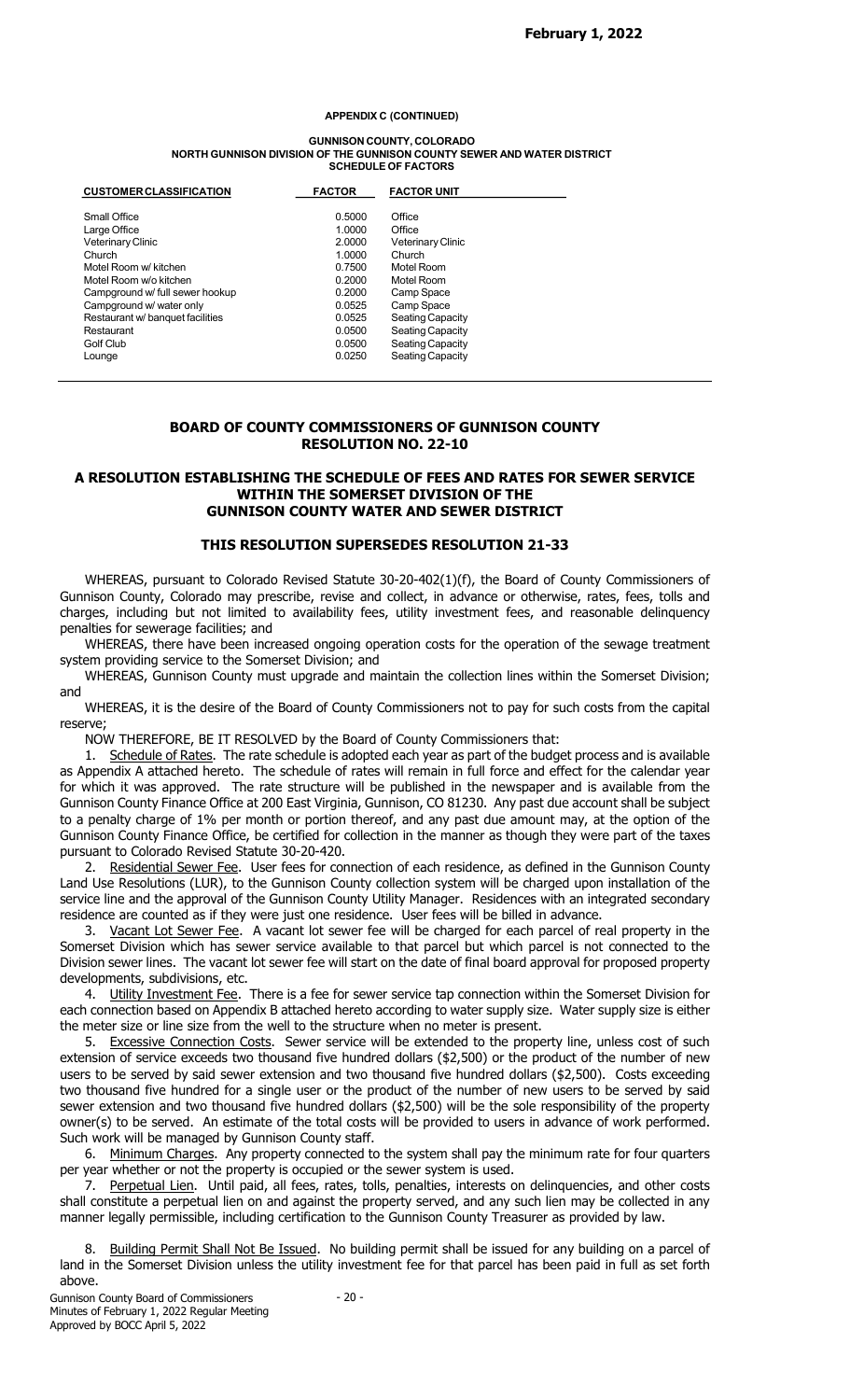9. Additional Inspection Fee. The first inspection of the sewer service line is included with the utility investment fee. If an additional inspection is required, a flat fee will be charged for each additional inspection.

10. Fees May Be Amended. The fees hereby established may be amended from time to time by the Board of County Commissioners. It is the intention of the Board of County Commissioners that a review of the fees and rates be conducted each year, if such review is not conducted, the then current fees shall remain in full force and effect.

BE IT FURTHER RESOLVED THAT these fees shall remain in effect until changed by resolution by the Board of County Commissioners.

INTRODUCED by Commissioner Houck, seconded by Commissioner Smith, and adopted this  $1<sup>st</sup>$  day of February, 2022.

GUNNISON COUNTY BOARD OF COUNTY COMMISSIONERS

Houck – yes, Mason – yes, Smith – yes.

#### APPENDIX A

#### GUNNISON COUNTY, COLORADO SOMERSET DIVISION OF THE GUNNISON COUNTY SEWER AND WATER DISTRICT SCHEDULE OF RATES - SEWER

|                      |    | <b>QTRLY BASE RATE</b> |                           |
|----------------------|----|------------------------|---------------------------|
| RESIDENTIAL          | S  | 266.94                 | per quarter               |
| <b>VACANT LOT</b>    | S  | 88.09                  | per quarter               |
| ADD'L INSPECTION FEE | \$ | 50.00                  | per additional inspection |

APPENDIX B

#### GUNNISON COUNTY, COLORADO SOMERSET DIVISION OF THE GUNNISON COUNTY SEWER AND WATER DISTRICT SCHEDULE OF RATES - SEWER UTILITY INVESTMENT FEE

| WATER SUPPLY<br>SIZE | STANDARD<br>FEE | AFFORDABLE/<br>WORKFORCE*<br>FEE |  |
|----------------------|-----------------|----------------------------------|--|
| $\frac{3}{4}$        | 8,000.00        | \$5,000.00                       |  |
| 1"                   | \$14,400.00     | \$9,000.00                       |  |

NOTE: Fees are based on either the water meter size or the line size from the well to the structure when no meter is present.

\* Deed restricted housing unit.

# BOARD OF COUNTY COMMISSIONERS OF GUNNISON COUNTY RESOLUTION NO. 22-11

### A RESOLUTION ESTABLISHING THE SCHEDULE OF FEES AND RATES FOR SEWER SERVICE WITHIN THE TOMICHI DIVISION OF THE GUNNISON COUNTY WATER AND SEWER DISTRICT

## THIS RESOLUTION SUPERSEDES RESOLUTION 21-30

WHEREAS, pursuant to Colorado Revised Statute 30-20-402(1)(f), the Board of County Commissioners of Gunnison County, Colorado may prescribe, revise and collect, in advance or otherwise, rates, fees, tolls and charges, including but not limited to availability fees, utility investment fees, and reasonable delinquency penalties for sewerage facilities; and

WHEREAS, there have been increased ongoing operation costs for the cooperative agreement between Gunnison County and the City of Gunnison concerning the operation of the sewage treatment plant providing service to the Tomichi Division; and

WHEREAS, Gunnison County must upgrade and maintain the collection lines within the Tomichi Division; and WHEREAS, the Tomichi Division currently serves a single customer; and

WHEREAS, it is the desire of the Board of County Commissioners not to pay for such costs from the capital reserve;

NOW THEREFORE, BE IT RESOLVED by the Board of County Commissioners that:

1. Schedule of Rates. The customer currently served by the Tomichi Division will pay actual costs of operation and maintenance of the Tomichi Division. Payments will be made on a reimbursement basis, billed by the end the month following each calendar quarter. Amounts due will be considered past due if unpaid by the end of the calendar quarter following the then current calendar quarter. Any past due account shall be subject to a penalty charge of 1% per month or portion thereof, and any past due amount may, at the option of the Gunnison County Finance Office, be certified for collection in the manner as though they were part of the taxes pursuant to Colorado Revised Statute 30-20-420.